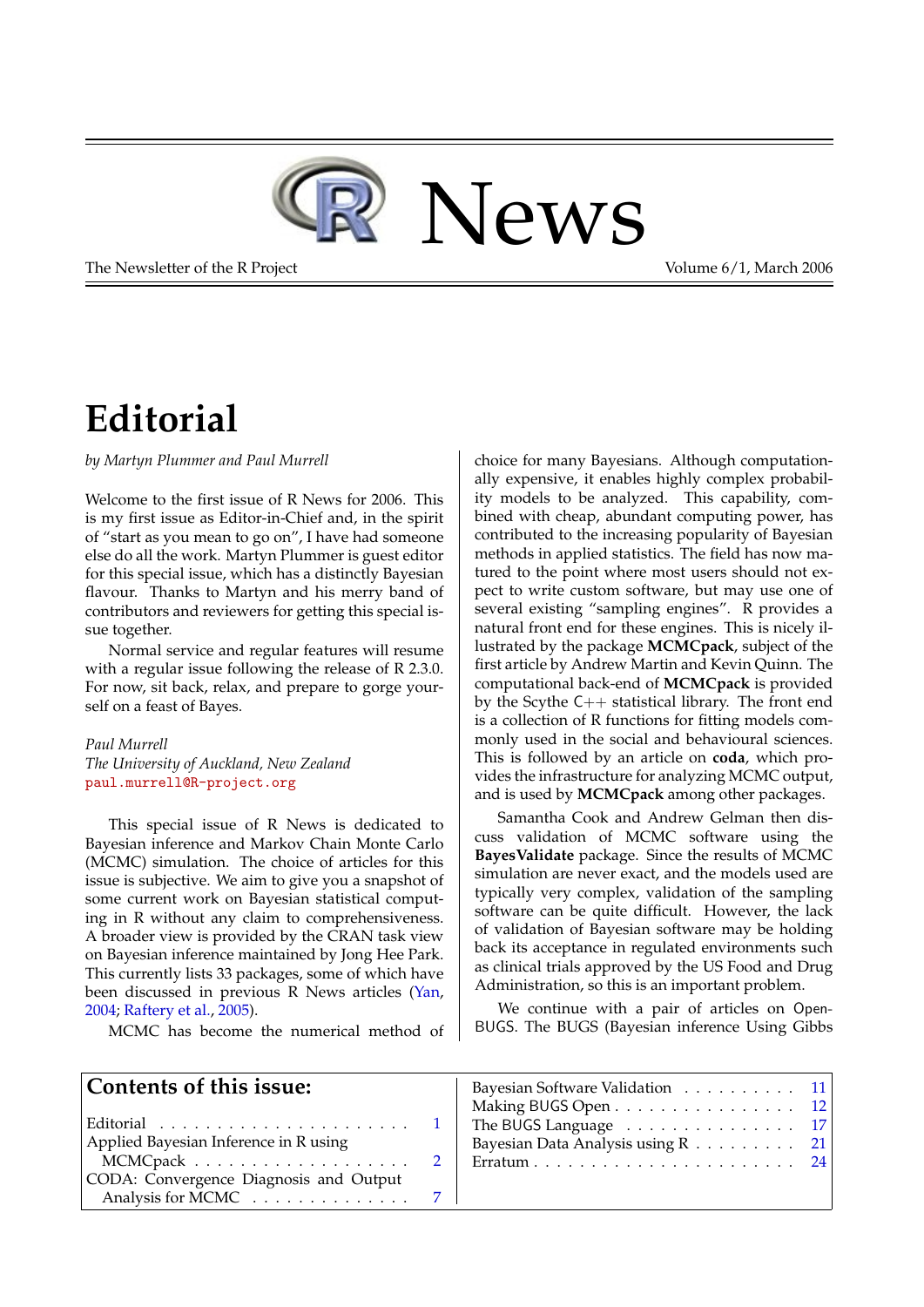<span id="page-1-4"></span>Sampling) project is a long-running project to provide a user-friendly language and environment for Bayesian inference. The first article, by Andrew Thomas and colleagues, describes the **BRugs** package which provides an R interface to the OpenBUGS engine. The second article by Andrew Thomas describes the BUGS language itself and the design philosophy behind it. Somewhat unusually for an article in R News, this article does not describe any R software, but it is included to highlight some of the differences in the way statistical models are represented in R and OpenBUGS.

The issue ends with an article by Jouni Kerman and Andrew Gelman, who give a personal perspective on what the next generation of Bayesian software may look like, and preview some of their own work in this area, notably the **rv** package for representing simulation-based random variables, and the forthcoming "Universal Markov Chain Sampler"

package, **Umacs**.

### **Bibliography**

- <span id="page-1-1"></span>A. E. Raftery, I. S. Painter, and C. T. Volinsky. BMA: An R package for bayesian model averaging. *R News*, 5(2):2–8, November 2005. URL [http://](http://CRAN.R-project.org/doc/Rnews/) [CRAN.R-project.org/doc/Rnews/](http://CRAN.R-project.org/doc/Rnews/). [1](#page-0-1)
- <span id="page-1-0"></span>J. Yan. Fusing R and BUGS through Wine. *R News*, 4(2):19–21, September 2004. URL [http://CRAN.](http://CRAN.R-project.org/doc/Rnews/) [R-project.org/doc/Rnews/](http://CRAN.R-project.org/doc/Rnews/). [1](#page-0-1)

*Martyn Plummer International Agency for Research on Cancer Lyon, France* [plummer@iarc.fr](mailto:plummer@iarc.fr)

# **Applied Bayesian Inference in R using MCMCpack**

<span id="page-1-2"></span>*by Andrew D. Martin and Kevin M. Quinn*

#### **Introduction**

Over the past 15 years or so, data analysts have become increasingly aware of the possibilities afforded by Markov chain Monte Carlo (MCMC) methods. This is particularly the case for researchers interested in performing Bayesian inference. Here, MCMC methods provide a fairly straightforward way for one to take a random sample approximately from a posterior distribution. Such samples can be used to summarize any aspect of the posterior distribution of a statistical model. While MCMC methods are extremely powerful and have a wide range of applicability, they are not as widely used as one might guess. At least part of the reason for this is the gap between the type of software that many applied users would like to have for fitting models via MCMC and the software that is currently available. **MCMCpack** [\(Martin and Quinn,](#page-6-1) [2005\)](#page-6-1) is an R package designed to help bridge this gap.

Until the release of **MCMCpack**, the two main options for researchers who wished to fit a model via MCMC were to: a) write their own code in R, C, FOR-TRAN, etc., or b) write their own code (possibly relying heavily on the available example programs) us-ing the BUGS language<sup>[1](#page-1-3)</sup> in one of its various implementations [\(Spiegelhalter et al.,](#page-6-2) [2004;](#page-6-2) [Thomas,](#page-6-3) [2004;](#page-6-3) [Plummer,](#page-6-4) [2005\)](#page-6-4). While both of these options offer a great deal of flexibility, they also require non-trivial programming skills in the case of a) or the willingness to learn a new language and to develop some modest programming skills in the case of b). These costs are greater than many applied data analysts are willing to bear. **MCMCpack** is geared primarily towards these users.

The design philosophy of **MCMCpack** is quite different from that of the BUGS language. The most important design goal has been the implementation of MCMC algorithms that are model-specific. This comports with the manner in which people oftentimes think about finding software to fit a particular class of models rather than thinking about writing code from the ground up. The major advantage of such an approach is that the sampling algorithms, being hand-crafted to particular classes of models, can be made dramatically more efficient than black box approaches such as those found in the BUGS language, while remaining robust to poorly conditioned or unusual data. All the **MCMCpack** estimation routines are coded in C++ using the Scythe Statistical Library [\(Martin et al.,](#page-6-5) [2005\)](#page-6-5). We also think it is easier to call a single R function to fit a model than to code a model in the BUGS language. It should also be noted that **MCMCpack** is aimed primarily at so-

<span id="page-1-3"></span><sup>&</sup>lt;sup>1</sup>The BUGS language is a general purpose language for simulation from posterior distributions of statistical models. BUGS exploits conditional independence relations implied by a particular graphical model in order to automatically determine an MCMC algorithm to do the required simulation. In order to fit a model, the user must specify a graphical model using either the BUGS language or (in the case of WinBUGS) a graphical user interface.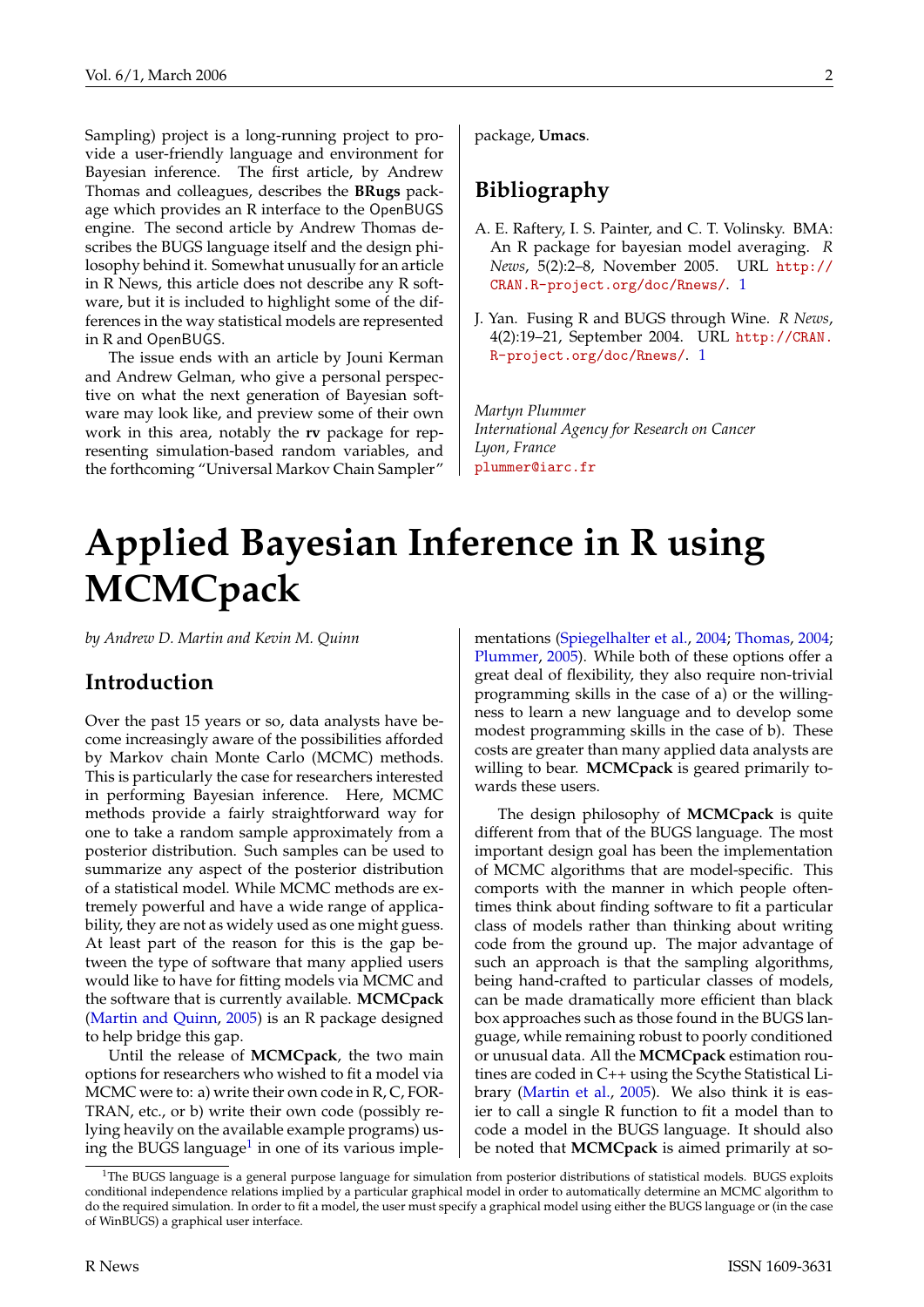<span id="page-2-0"></span>cial scientists. While some models (linear regression, logistic regression, Poisson regression) will be of interest to nearly all researchers, others (various item response models and factor analysis models) are especially useful for social scientists.

While we think **MCMCpack** has definite advantages over BUGS for many users, we emphasize that we view BUGS and **MCMCpack** as complimentary tools for the applied researcher. In particular, the greater flexibility of the BUGS language is perfect for users who need to build and fit custom probability models.

Currently **MCMCpack** contains code to fit the following models: linear regression (with Gaussian errors), a hierarchical longitudinal model with Gaussian errors, a probit model, a logistic regression model, a one-dimensional item response theory model, a K-dimensional item response theory model, a normal theory factor analysis model, a mixed response factor analysis model, an ordinal factor analysis model, a Poisson regression, a tobit regression, a multinomial logit model, a dynamic ecological inference model, a hierarchial ecological inference model, and an ordered probit model. The package also contains densities and random number generators for commonly used distributions that are not part of the standard R distribution, a general purpose Metropolis sampling algorithm, and some utilities for visualization and data manipulation. The package provides modular random number generators, including the L'Ecuyer generator which produces independent substreams, thus making (embarrassingly) parallel simulation using **MCMCpack** possible.

In the remainder of this article, we illustrate the user interface and functionality of **MCMCpack** with three examples.

### **User interface**

The model fitting functions in **MCMCpack** have been written to be as similar as possible to the corresponding R functions for estimation of the models in question. This largely eliminates the need to learn a specialized model syntax for anyone who is even a novice user of R. For example, to fit a linear regression model with an improper uniform prior on the coefficient vector, an inverse gamma prior with shape and scale both equal to 0.0005 for the error variance, and the default settings for the parameters governing the MCMC algorithm, one would issue a function call nearly identical to the lm() command.

As an example, consider the swiss data that contains fertility and socioeconomic indicators from the 47 French-speaking provinces of Switzerland in 1888. To fit a Bayesian linear regression of fertility on a number of predictors in the dataset we use the Gibbs sampling algorithm to obtain a sample approximately from the appropriate posterior distribu-

tion. To do this with **MCMCpack** and to then summarize the results we issue the following command:

```
> data(swiss)
> posterior1 <- MCMCregress(Fertility ~
               + Agriculture + Examination +
               + Education + Catholic +
+ Infant.Mortality,
+ data=swiss)
> summary(posterior1)
```
The MCMCregress() function has a syntax similar to the lm() command. All model functions in **MCMCpack** return mcmc objects as defined by the **coda** package [\(Plummer et al.,](#page-6-6) [2005\)](#page-6-6). **MCMCpack** relies on coda to perform posterior summarization and convergence diagnostics on the simulated values. The summary method for mcmc objects prints various quantities of interest to the screen, including the posterior mean, standard deviation, and quantiles. The **coda** package provides a number of other facilities, including a plot method that produces marginal posterior kernel density plots and traceplots, and a suite of convergence diagnostics. See Figure [1](#page-3-0) for the posterior summary for the Swiss fertility regression.

We note that diagnosing convergence is *critical* for any application employing MCMC methods. While we have ignored such diagnostics here for reasons of space, please note that simulation run lengths used in all of the examples have been chosen so that inferences are accurate.

## **Latent variable models in MCMCpack**

One very active area of research in the field of political methodology involves modeling voting in committees using the spatial voting model. This explanation of voting asserts that actors have a preferred policy position (usually called an ideal point) in a *K*-dimensional issue space. For example, many European parliamentary systems are characterized by a two-dimensional model, with one dimension representing traditional left-right economic considerations, and the other dimension representing the issue of European integration. Voters cast votes on binary choices—one representing the status quo, the other an alternative policy. The goal of these models is to recover the ideal points of the actors, and a set of item-specific parameters that are functions of the alternative and status quo positions.

Under certain sets of assumptions, these empirical spatial voting models are the same as item response theory (IRT) models used in educational testing and psychometrics. The Bayesian approach to fitting these latent variable models provides many advantages over the frequentist approach. Model estimation is reasonably easy using data augmentation, identification of the model is straightforward,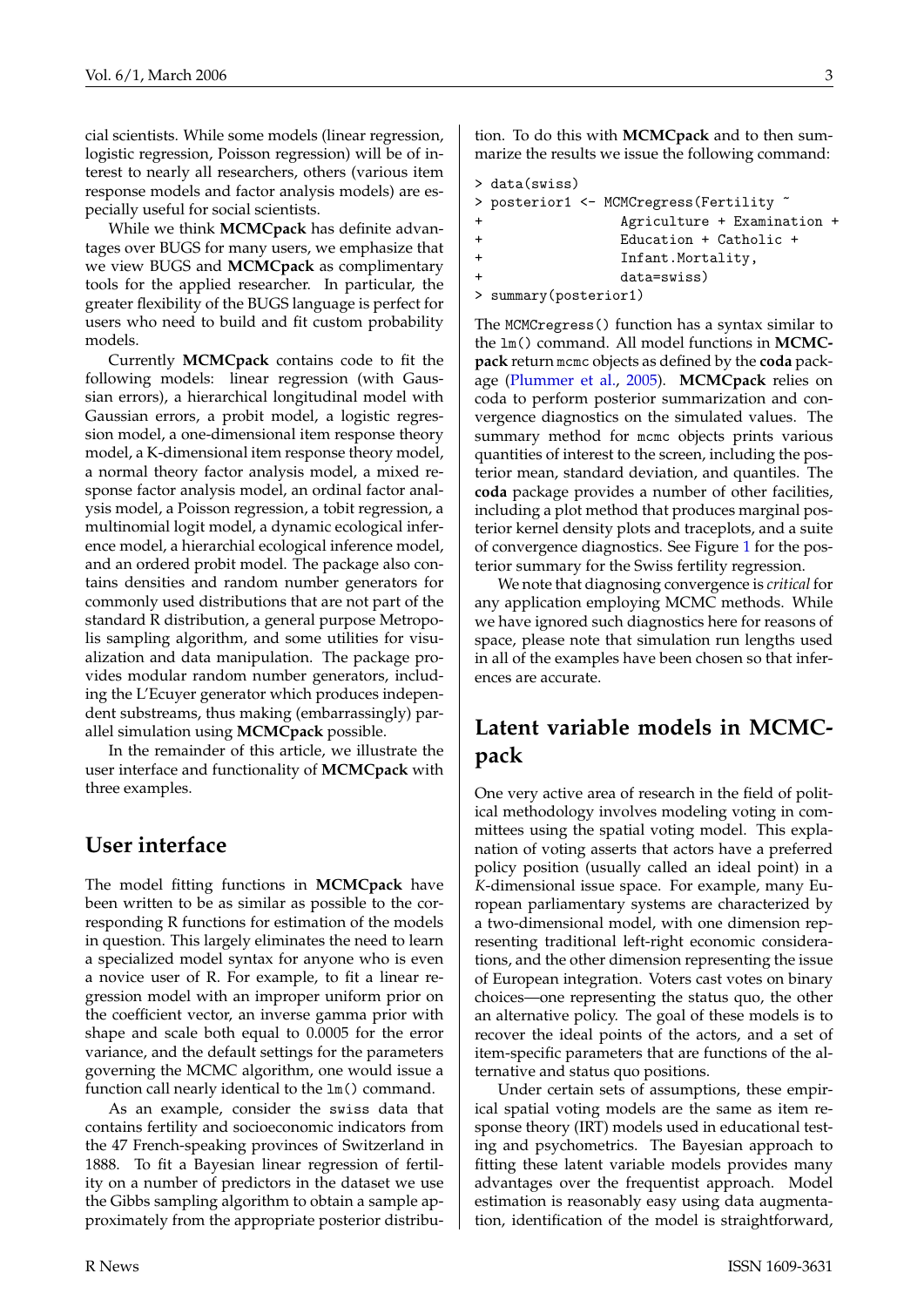```
> summary(posterior1)
Iterations = 1001:11000
Thinning interval = 1
Number of chains = 1
Sample size per chain = 10000
1. Empirical mean and standard deviation for each variable,
  plus standard error of the mean:
                  Mean SD Naive SE Time-series SE
(Intercept) 67.0208 11.08133 0.1108133 0.1103841
Agriculture -0.1724 0.07306 0.0007306 0.0007149
Examination -0.2586 0.26057 0.0026057 0.0024095
Education -0.8721 0.18921 0.0018921 0.0017349<br>Catholic 0.1040 0.03602 0.0003602 0.0002965
Catholic 0.1040 0.03602 0.0003602 0.0002965<br>Infant.Mortality 1.0737 0.39580 0.0039580 0.0042042
Infant.Mortality 1.0737 0.39580 0.0039580
sigma2 54.0498 12.68601 0.1268601 0.1566833
2. Quantiles for each variable:
                   2.5% 25% 50% 75% 97.5%
(Intercept) 45.53200 59.56526 67.0600 74.31604 88.87071
Agriculture -0.31792 -0.22116 -0.1715 -0.12363 -0.02705
Examination -0.76589 -0.43056 -0.2579 -0.08616 0.24923
Education -1.24277 -0.99828 -0.8709 -0.74544 -0.49851
Catholic 0.03154 0.08008 0.1037 0.12763 0.17482
Infant.Mortality 0.28590 0.81671 1.0725 1.33767 1.85495
sigma2 34.57714 45.06332 52.3507 61.03743 83.85127
```
<span id="page-3-0"></span>Figure 1: Posterior summary from coda for the Swiss fertility regression fit using MCMCregress()

auxiliary information can be included in the analysis through the use of priors, and one can discuss quantities of interest on the scale of probability [\(Clinton](#page-6-7) [et al.,](#page-6-7) [2004;](#page-6-7) [Martin and Quinn,](#page-6-8) [2002\)](#page-6-8). **MCMCpack** contains a number of latent variable models, including one-dimensional and *K*-dimensional IRT models and factor analysis models for continuous, ordinal, and mixed data.

To illustrate the one-dimensional IRT model in **MCMCpack**, we will use some data from the U.S. Supreme Court. **MCMCpack** contains a dataset (SupremeCourt) of the votes cast by the nine sitting justices on the 43 non-unanimous cases decided during the October 2000 term. The data are just a  $(43 \times 9)$  matrix of zeros, ones, and missing values. To identify the polarity of the model we constrain the ideal points of two justices in our one-dimensional latent space. We constrain Justice Stevens (a wellknown liberal) to have a negative ideal point, and Justice Scalia (perhaps the most conservative members of the Court) to have a positive ideal point. (The one-dimensional IRT model in **MCMCpack** is identified through constraints on the ideal points / subject abilities while the *K*-dimensional model is identified through constraints in the item parameters). We use the default priors on the item and subject parameters. To fit the model, we issue the following command:

- > data(SupremeCourt)
- > posterior2 <- MCMCirt1d(t(SupremeCourt),
- + theta.constraints=list(Stevens="-",
- + Scalia="+"), burnin=5000, mcmc=100000,
- + thin=10, verbose=500)

By default, MCMCirt1d only retains the ideal points in the posterior sample. One can optionally store the item parameters. We illustrate our results from this sample analysis in Figure [2.](#page-4-0) This figure shows the standard normal prior density on the ideal points, and the marginal posterior densities of the ideal points. Justice Stevens is the leftmost Justice, followed by Breyer, Ginsburg, and Souter, who are essentially indistinguishable. Justice O'Connor is the pivotal median justice, closely followed by Justice Kennedy. Chief Justice Rehnquist is next, following by Justices Thomas and Scalia. The posterior sample can be used to answer any number of important substantive questions (see, for example, [Clinton et al.,](#page-6-7) [2004\)](#page-6-7).

#### **Generic metropolis sampling**

**MCMCpack** model functions allow users to choose prior distributions by picking the parameters of a particular parametric family that is specific to each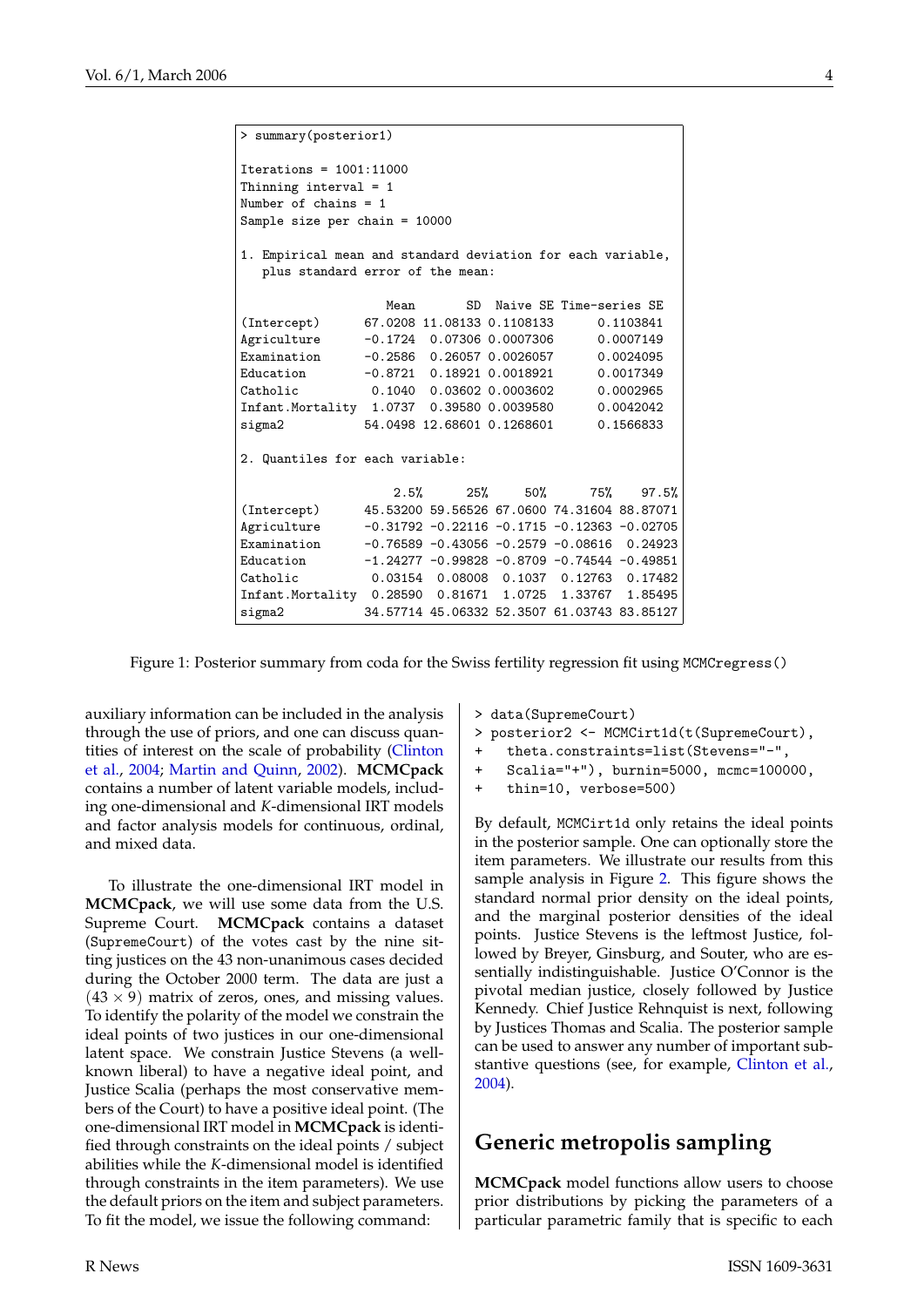<span id="page-4-1"></span>

<span id="page-4-0"></span>Figure 2: Posterior densities of ideal points for the U.S. Supreme Court justices, 2000 term, as estimated by MCMCirt1d()

model. This approach is reasonable for many applications, but at times users would like to use more flexible prior specifications. Similarly, there are numerous models that are not currently implemented *directly* in **MCMCpack**, but whose posterior densities are easy to write down up to a constant of proportionality. One area of **MCMCpack** that is currently under development is a set of functions to perform generic sampling from a user-supplied (log) posterior distribution. While the user-supplied density is written as an R function, the simulation itself is performed in compiled C++ code, so it is much more efficient than doing the simulation in R itself.

While **MCMCpack** is not designed to be a general purpose sampling engine in the manner of BUGS, the ability to fit a models with relatively small numbers of parameters by specifying a (log)-posterior is very attractive to many social scientists who are accustomed to calculating maximum likelihood estimates using numerical optimization routines. For many of these researchers, writing an R function that evaluates a (log)-posterior is much more intuitive than specifying the equivalent graphical model in BUGS.

As an example, suppose one would like to fit a

logistic regression model to the birthwt data from the **MASS** package [\(Venables and Ripley,](#page-6-9) [2002\)](#page-6-9) with a complicated prior distribution. We assume our dichotomous dependent variable (the low birthweight indicator)  $y_i \sim \text{Bernoulli}(\pi_i)$  for observations  $i =$ 1, . . . , *n* with inverse-link function:

$$
\pi_i = \frac{1}{1 + \exp(-x_i'\beta)}
$$

The parameter vector  $\beta$  is of dimensionality  $(p \times 1)$ , and  $x_i$  is a column vector of observed covariates.

The data encodes risk factors associated with low birth weight. We prepare the data for analysis as follows:

```
> attach(birthwt)
> race <- factor(race, labels = c("white",
+ "black", "other"))
> ptd \leq factor(ptl > 0)
> ftv <- factor(ftv)
> levels(ftv)[-(1:2)] <- "2+"
> bwt <- data.frame(low = factor(low), age,
+ lwt, race, smoke = (smoke > 0), ptd,
   ht = (ht > 0), ui = (ui > 0), ftv)> detach(birthwt)
```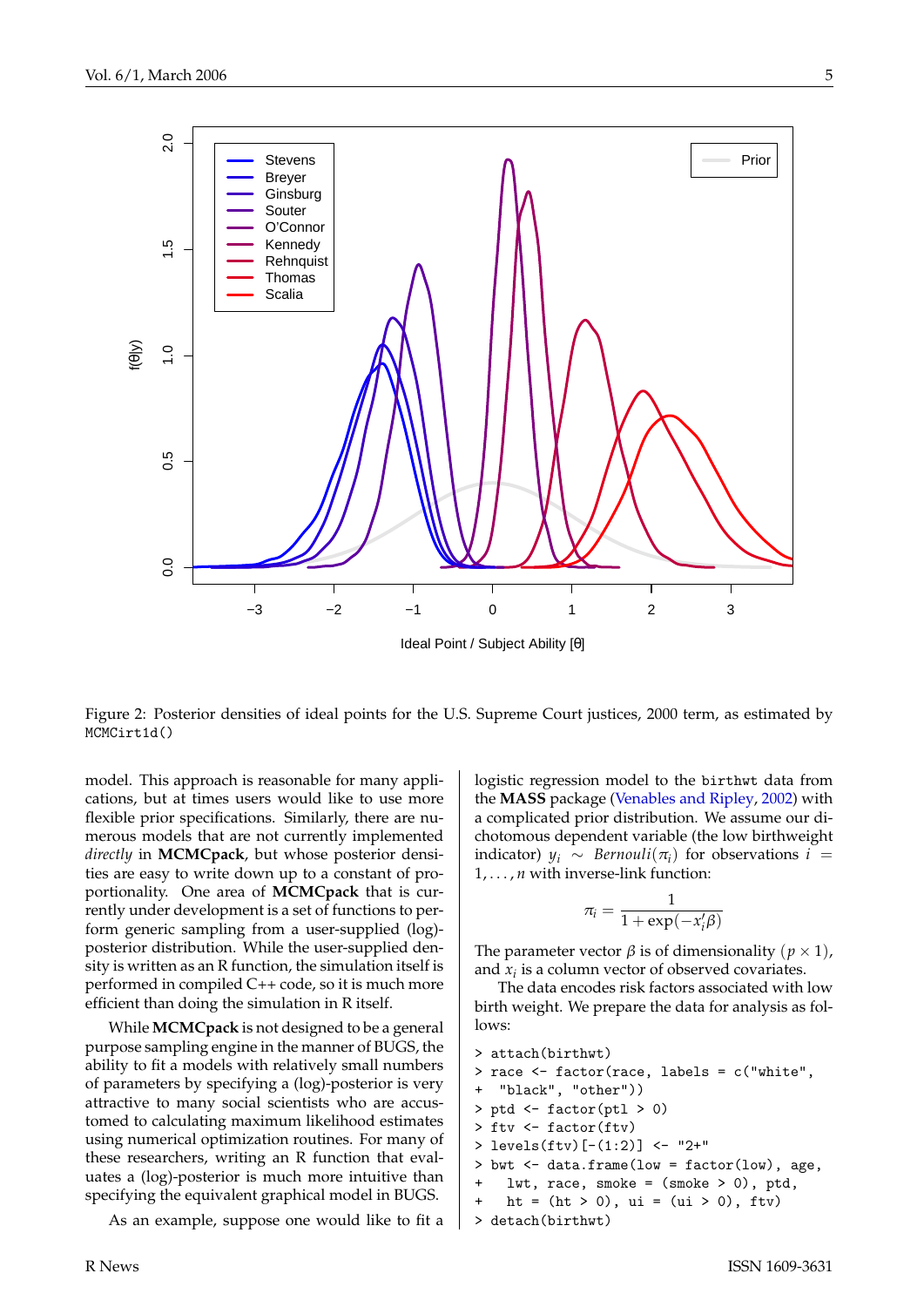<span id="page-5-1"></span>We could obtain the maximum likelihood estimates with the command:

```
glm.out < - glm(low ~ ~ ., binomial, but)
```
We will store these estimates and use them as starting values. We could also fit the model with MCMClogit() which assumes a multivariate normal prior on the  $\beta$  vector.

Suppose, however, that we would like to fit the model where our prior on  $\beta$  is:

$$
p(\beta) \propto \mathbb{I}(\beta_6 > 0)\mathbb{I}(\beta_8 > \beta_7) \prod_{i=1}^k \frac{1}{2(1 + (\beta_i/2)^2)}
$$

This is an independent Cauchy prior with location parameter 0 and scale parameter 2 truncated to a sub-region of the parameter space. See [Geweke](#page-6-10) [\(1986\)](#page-6-10) for some situations where such constraints may be of interest.

To fit this model with **MCMCpack**, one has to code the log-posterior density in R. This function can be written as:

```
> logit.log.post <- function(beta){
+ ## constrain smoking coefficient to be
+ ## greater than zero
+ if (beta[6] <=0) return(-Inf)
+
+ ## constrain coefficient on ht to be
+ ## greater than coefficient on ptd
+ if (beta[8] <= beta[7]) return(-Inf)
+
+ ## form posterior
+ eta <- X %*% beta
+ p <- 1.0/(1.0+exp(-eta))
+ log.like <- sum(Y * log(p) +
+ (1-Y)*log(1-p))
+ log.prior <- sum(dcauchy(beta,
+ 0, 2, log=TRUE))
+ return(log.like + log.prior)
+ }
```
Note that the argument to the function only contains the parameter vector. The data must be in the environment from which the function is called, which is done automatically by the model-fitting function. See the documentation for details. To prepare the data for analysis, we will build a vector that holds *y<sup>i</sup>* and a matrix that holds *x<sup>i</sup>* :

```
> Y.vec <- as.numeric(bwt$low) - 1
> X.mat <- model.matrix(glm.out)
```
The function we will use to simulate from the posterior is MCMCmetrop1R(). This function samples in a single block from a user-defined (log)-density using a random walk Metropolis algorithm with a multivariate normal proposal distribution. To simulate from the posterior distribution of this model, we issue the command:

- > posterior3 <- MCMCmetrop1R(logit.log.post,
- theta.init=coef(glm.out), burnin=1000,
- + mcmc=200000, thin=20, tune=.7,
- + Y=Y.vec, X=X.mat, verbose=500)

Here we use the results from the glm() function as our starting values. We choose a tuning parameter to produce an acceptance rate of about 25%. The data are passed with the Y=Y.vec, X=X.mat options. MCMCmetrop1R() puts these into the appropriate environment such that the data are available to the function when performing simulation.

As with all **MCMCpack** model functions, this code returns an mcmc object. Here, to summarize the results, we first label our variables, and then summarize the posterior:

```
> varnames(posterior3) <- colnames(X.mat)
> summary(posterior3)
```
We report just the posterior medians and central 95% credible intervals from the coda summary in Figure [3.](#page-5-0)

|             | 2.5%       | 50%                  | 97.5%       |
|-------------|------------|----------------------|-------------|
| (Intercept) | $-1.24909$ | 0.70661              | 2.918533    |
| age         |            | $-0.10475 - 0.03132$ | 0.040915    |
| lwt         | $-0.02965$ | $-0.01595$           | $-0.003622$ |
| raceblack   | 0.10524    | 1.10791              | 2.176933    |
| raceother   | $-0.09613$ | 0.73250              | 1.606134    |
| smokeTRUE   | 0.11367    | 0.78682              | 1.587147    |
| ptdTRUE     | 0.35179    | 1.19072              | 2.076352    |
| ht.TRUE     | 1.01740    | 2.01728              | 3.313555    |
| uiTRUE      | $-0.21642$ | 0.67817              | 1.573814    |
| ftv1        | $-1.35557$ | $-0.41235$           | 0.459527    |
| $ftv2+$     | $-0.75103$ | 0.14322              | 1.009499    |

<span id="page-5-0"></span>Figure 3: Posterior medians and 2.5th and 97.5th percentiles from the constrained logistic regression model fit using MCMCmetrop1R()

## **Future developments**

**MCMCpack** is a work in progress and under current active development. Going forward, we intend to implement more standard models—especially those used commonly in the social sciences. To illustrate the use of **MCMCpack** for applied problems, we will provide detailed vignettes and more datasets. We also intend to continue improving the flexibility of **MCMCpack**. One approach to this is to give users the ability to provide non-standard priors to any of the standard model fitting functions. We also plan to expand the number of general-purpose sampling functions. The website for the **MCMCpack** project (<http://mcmcpack.wustl.edu>) contains a more detailed list of things to come. We welcome comments and suggestions from the R community about **MCM-Cpack** and how we can make it a better tool for applied Bayesian inference.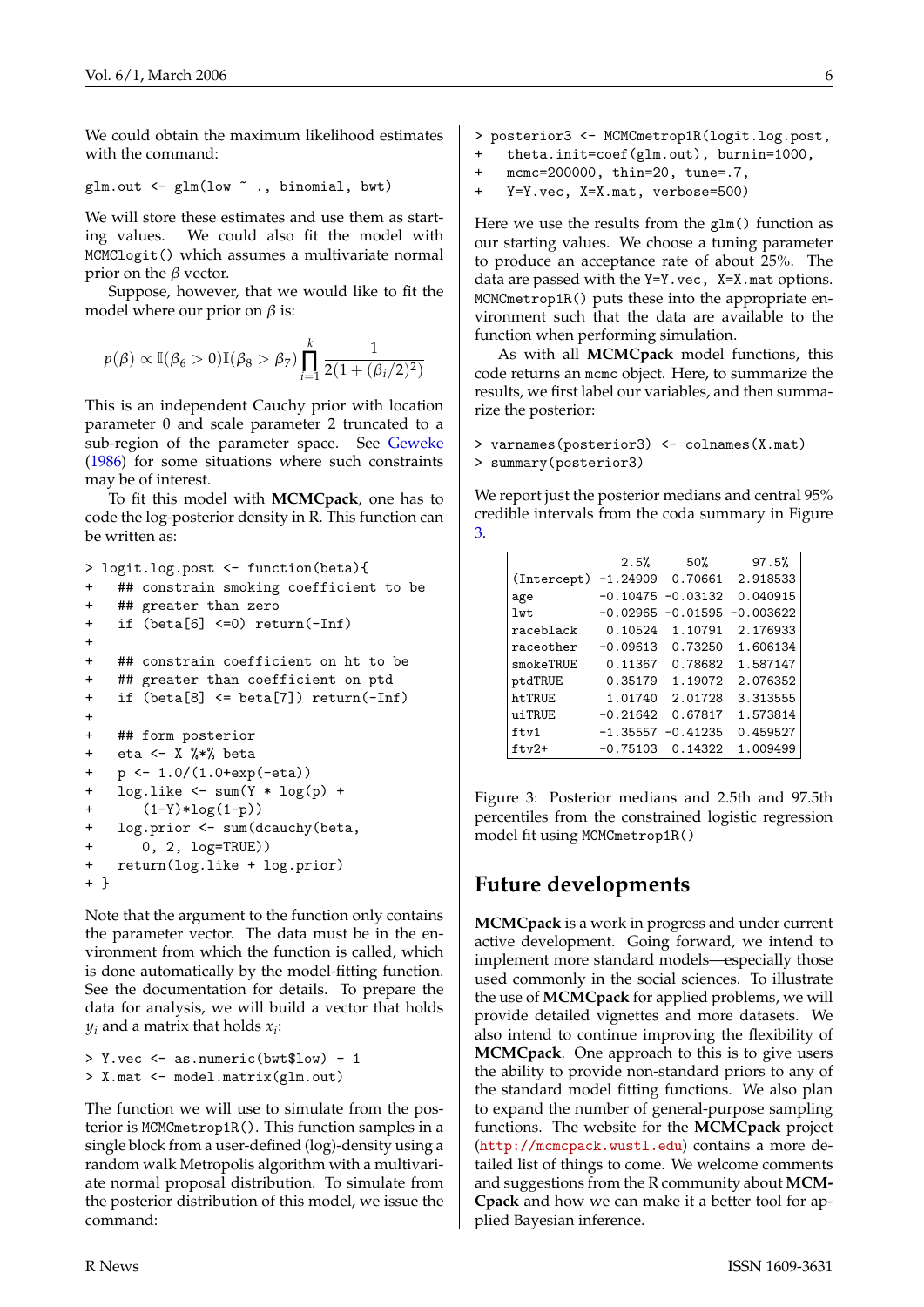### **Acknowledgements**

We gratefully acknowledge support from the United States National Science Foundation (Grants SES-0350646 and SES-0350613), the Department of Political Science and the Weidenbaum Center at Washington University, and the Department of Government and the Institute for Quantitative Social Science at Harvard University. Neither the Foundation, Washington University, nor Harvard University bear any responsibility for this software.

### **Bibliography**

- <span id="page-6-7"></span>J. Clinton, S. Jackman, and D. Rivers. The statistical analysis of roll call data. *American Political Science Review*, 98:355–370, 2004. [4](#page-3-1)
- <span id="page-6-10"></span>J. Geweke. Exact inference in the inequality constrained normal linear regression model. *Journal of Applied Econometrics*, 1(2):127–141, 1986. [6](#page-5-1)
- <span id="page-6-8"></span>A. D. Martin and K. M. Quinn. Dynamic ideal point estimation via Markov chain Monte Carlo for the U.S. Supreme Court, 1953-1999. *Political Analysis*, 10:134–153, 2002. [4](#page-3-1)
- <span id="page-6-1"></span>A. D. Martin and K. M. Quinn. *MCMCpack: Markov chain Monte Carlo (MCMC) Package*, 2005. URL <http://mcmcpack.wustl.edu>. R package version 0.6-3. [2](#page-1-4)
- <span id="page-6-5"></span>A. D. Martin, K. M. Quinn, and D. B. Pemstein. *Scythe Statistical Library*, 2005. URL [http://scythe.](http://scythe.wustl.edu) [wustl.edu](http://scythe.wustl.edu). Version 1.0. [2](#page-1-4)
- <span id="page-6-4"></span>M. Plummer. *JAGS: Just Another Gibbs Sampler*, 2005. URL [http://www-fis.iarc.fr/~martyn/](http://www-fis.iarc.fr/~martyn/software/jags/) [software/jags/](http://www-fis.iarc.fr/~martyn/software/jags/). Version 0.8. [2](#page-1-4)
- <span id="page-6-6"></span>M. Plummer, N. Best, K. Cowles, and K. Vines. *coda: Output Analysis and Diagnostics for MCMC*, 2005. URL <http://www-fis.iarc.fr/coda/>. R package version 0.9-2. [3](#page-2-0)
- <span id="page-6-2"></span>D. Spiegelhalter, A. Thomas, N. Best, and D. Lunn. *WinBUGS*, 2004. URL [http://www.mrc-bsu.cam.](http://www.mrc-bsu.cam.ac.uk/bugs/winbugs/) [ac.uk/bugs/winbugs/](http://www.mrc-bsu.cam.ac.uk/bugs/winbugs/). Version 1.4.1. [2](#page-1-4)
- <span id="page-6-3"></span>A. Thomas. *OpenBUGS*, 2004. URL [http://](http://mathstat.helsinki.fi/openbugs/) [mathstat.helsinki.fi/openbugs/](http://mathstat.helsinki.fi/openbugs/). [2](#page-1-4)
- <span id="page-6-9"></span>W. N. Venables and B. D. Ripley. *Modern Applied Statistics with S*. Springer, New York, fourth edition, 2002. [5](#page-4-1)

*Andrew D. Martin Department of Political Science Washington University in St. Louis, USA* [admartin@wustl.edu](mailto:admartin@wustl.edu)

*Kevin M. Quinn Department of Government Harvard University, USA* kevin [quinn@harvard.edu](mailto:kevin
elax $@@underline {hbox { }}mathsurround z@ $
elax quinn@harvard.edu)

# **CODA: Convergence Diagnosis and Output Analysis for MCMC**

<span id="page-6-0"></span>*by Martyn Plummer, Nicky Best, Kate Cowles and Karen Vines*

At first sight, Bayesian inference with Markov Chain Monte Carlo (MCMC) appears to be straightforward. The user defines a full probability model, perhaps using one of the programs discussed in this issue; an underlying sampling engine takes the model definition and returns a sequence of dependent samples from the posterior distribution of the model parameters, given the supplied data. The user can derive any summary of the posterior distribution from this sample. For example, to calculate a 95% credible interval for a parameter  $\alpha$ , it suffices to take 1000 MCMC iterations of  $\alpha$  and sort them so that  $\alpha_1 < \alpha_2 < \ldots < \alpha_{1000}$ . The credible interval estimate is then  $(\alpha_{25}, \alpha_{975})$ .

However, there is a price to be paid for this sim-

- plicity. Unlike most numerical methods used in statistical inference, MCMC does not give a clear indication of whether it has converged. The underlying Markov chain theory only guarantees that the distribution of the output will converge to the posterior in the limit as the number of iterations increases to infinity. The user is generally ignorant about how quickly convergence occurs, and therefore has to fall back on *post hoc* testing of the sampled output. By convention, the sample is divided into two parts: a "burn in" period during which all samples are discarded, and the remainder of the run in which the chain is considered to have converged sufficiently close to the limiting distribution to be used. Two questions then arise:
	- 1. How long should the burn in period be?
	- 2. How many samples are required to accurately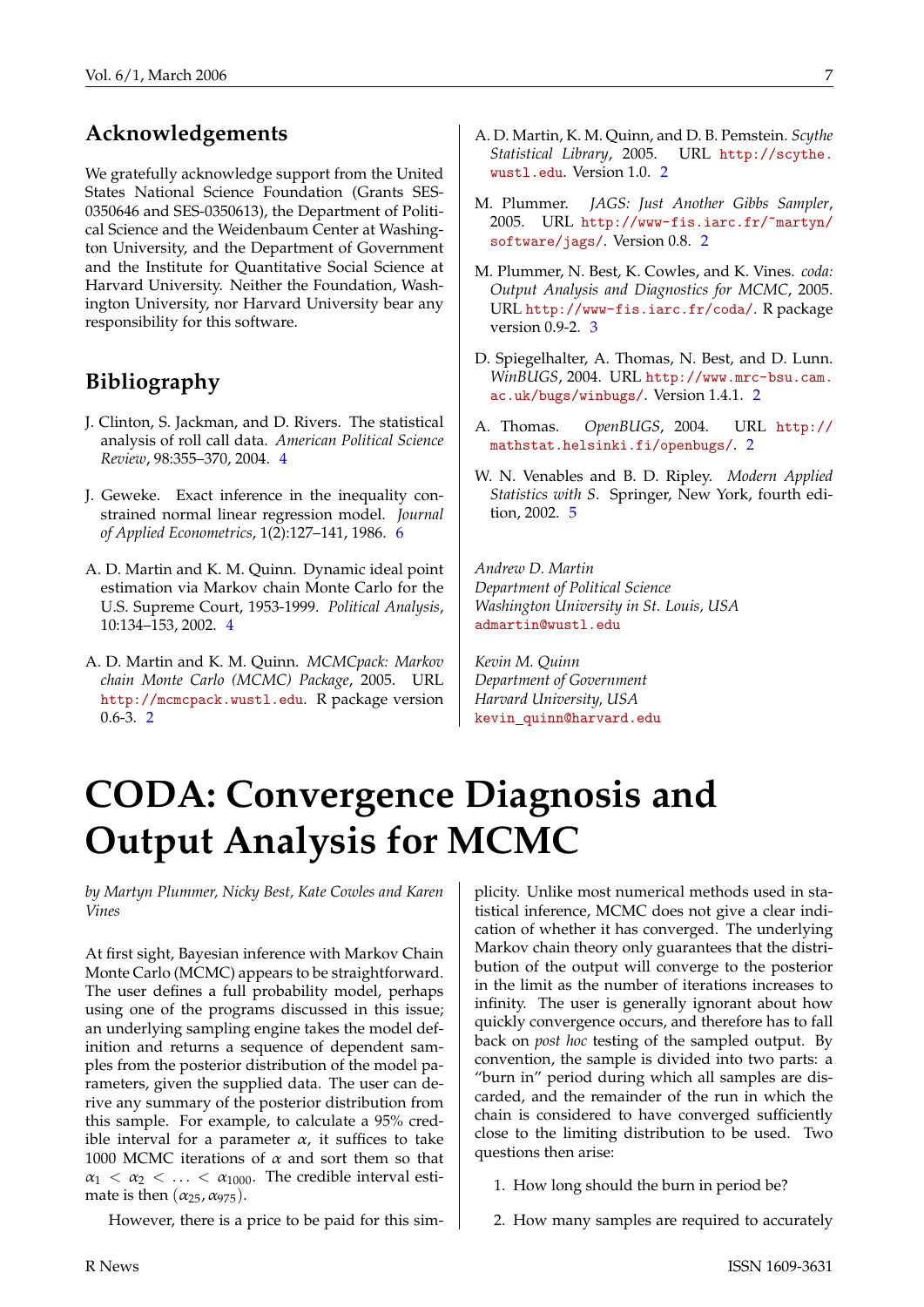<span id="page-7-1"></span>estimate posterior quantities of interest?

The **coda** package for R contains a set of functions designed to help the user answer these questions. Some of these convergence diagnostics are simple graphical ways of summarizing the data. Others are formal statistical tests.

#### **History of CODA**

The **coda** package has a long history. The original version of **coda** [\(Cowles,](#page-9-0) [1994\)](#page-9-0) was written for S-PLUS as part of a review of convergence diagnostics [\(Cowles and Carlin,](#page-9-1) [1996\)](#page-9-1). It was taken up and further developed by the BUGS development team to accompany the prototype of WinBUGS now known as "classic BUGS" [\(Spiegelhalter et al.,](#page-10-1) [1995\)](#page-10-1). Classic BUGS had limited facilities for output analysis, but dumped the sampled output to disk, in a form now known as "CODA format", so that it could be read into **coda** for further analysis.

Later BUGS versions, known as WinBUGS [\(Spiegelhalter et al.,](#page-10-2) [2004\)](#page-10-2), had a sophisticated graphical user interface which incorporated all of the features of **coda**. However, as the name suggests, Win-BUGS only ran on Microsoft Windows (until the recent release of its successor OpenBUGS which also runs on Linux on the x86 platform). BUGS users on UNIX and Linux were either limited to using classic BUGS or they developed their own MCMC software, and a residual user base for **coda** remained.

The **coda** package for R arose out of an attempt to port the **coda** suite of S-PLUS functions to R. Differences between S-PLUS and R made this difficult, and the porting process ended with a more substantial rewrite. Likewise, changes in S-PLUS 5.0 meant that coda ceased to run on S-PLUS<sup>[1](#page-7-0)</sup>, and an initial patch by Brian Smith, led to a complete rewrite known as **boa** (Bayesian Output Analysis), which has subsequently been ported to R [\(Smith,](#page-10-3) [2005\)](#page-10-3).

#### **MCMC objects**

S-PLUS **coda** had a menu-driven interface aimed at the casual S-PLUS user. The menu interface was retained in the R package as the codamenu() function, but one of the design goals was to build this interface on top of an object-based infrastructure so that the diagnostics could also be used on the command line. A new class called mcmc was created to hold MCMC output. The mcmc class was designed from the starting point that MCMC output can be viewed as a time series. More precisely, MCMC output and time series share some characteristics, but there are important differences in the way they are used.

- An MCMC time series evolves in discrete time (measured in iterations) and time is always positive.
- The time series is not assumed to be stationary. In fact the primary goal of convergence diagnosis is to identify and remove any non-stationary parts from the beginning of the series. *A priori* an MCMC time series is more likely to be stationary at iteration 10000 than at iteration 1.
- An MCMC time series is artificially generated. This means it can be extended, if necessary. It can also be replicated. A replicated time series arises from a so-called "parallel" chain, derived from the same model, but using different starting values for the parameters and a different seed for the random number generator.
- The autocorrelation structure of the time series is a nuisance. A maximally informative series of a given length has no autocorrelation: each iteration is an independent sample from the posterior distribution. In order to obtain such a series we may choose to lengthen the MCMC run by a factor of *n* and take every *n*th iteration, a process known as "thinning".

To reflect this close relation with time series, mcmc objects have methods for the generic time series functions time, start, end, frequency, and window. The thin() function is used to extract the "thinning interval", *i.e.* the number of iterations between consecutive samples in a chain that has been thinned. The window() function is used to get a subset of iterations from an mcmc object, usually by removing the inital part of the chain, or increasing the thinning interval.

#### $x \leftarrow$  window $(x, start=100, thin=5)$

Numeric vectors or matrices in R can be converted to mcmc objects using the mcmc() function, and mcmc objects representing parallel chains can be combined with mcmc.list(). As the name suggests, the mcmc.list() function returns a list of mcmc objects, but it also checks that each component of the list contains data on the same variables over the same set of iterations. It is not sufficient to combine parallel chains using the list() function, since functions in the **coda** package require the presence of the mcmc.list class attribute as proof of consistency between the list components.

<span id="page-7-0"></span><sup>&</sup>lt;sup>1</sup>It was no longer possible to use a replacement function on an object unless that object already existed, a language feature also shared by R.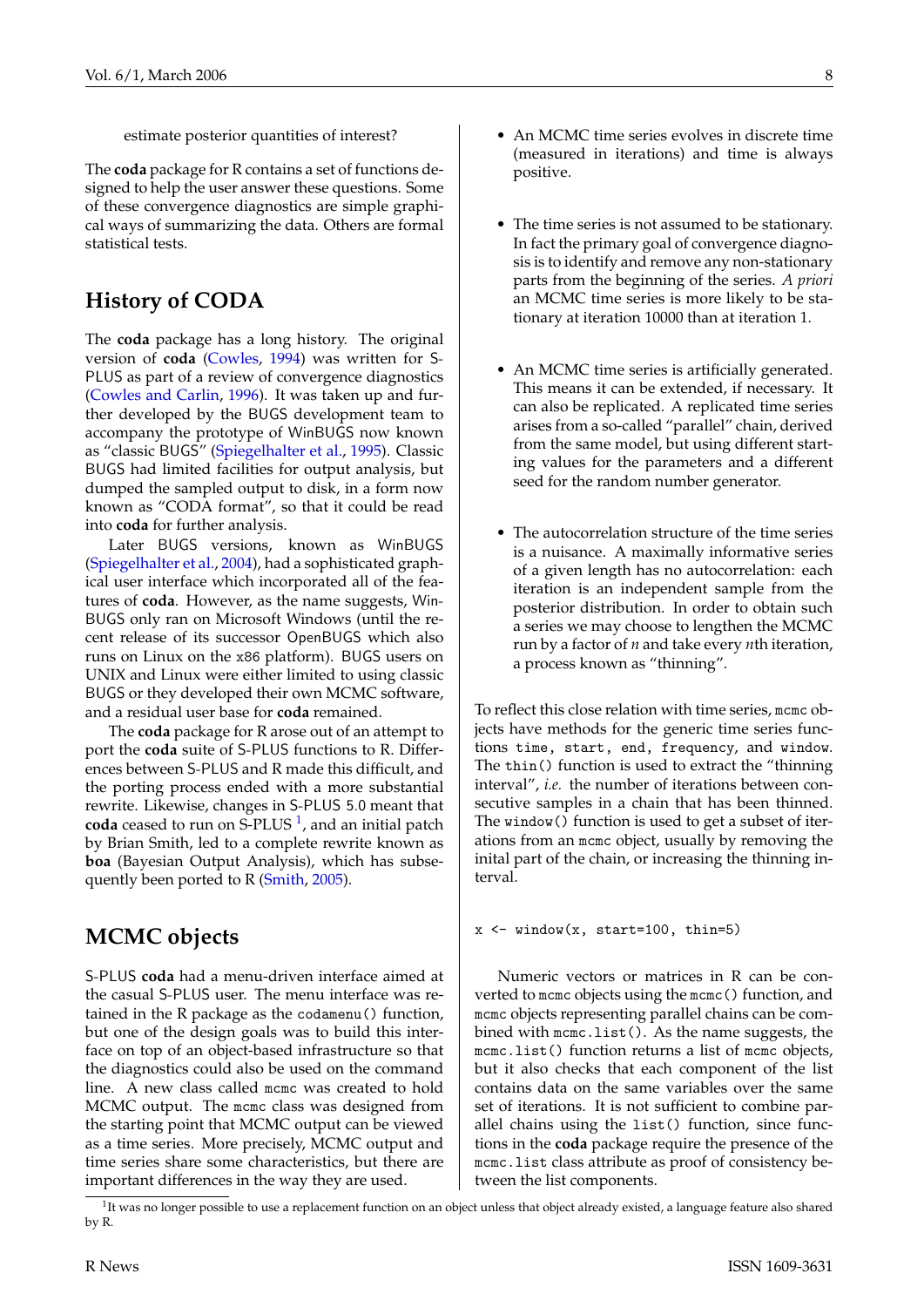<span id="page-8-1"></span>

<span id="page-8-0"></span>Figure 1: Example of a trace plot and density plot produced by the plot method for mcmc objects.

#### **Reading MCMC data into R**

Externally generated MCMC output can be read into R from files written in CODA format. In this format, each parallel chain has its own output file and there is a single *index file*. The read.coda() function reads output from an output/index file pair and returns an mcmc object.

Short-cut functions are provided for output from JAGS [\(Plummer,](#page-10-4) [2005\)](#page-10-4) and OpenBUGS. In JAGS, the output file is, by default, called 'jags.out' and the index file 'jags.ind'. A call to read.jags(), without any arguments, will read the data in from these files. In OpenBUGS, the index file is, by default, 'CODAindex.txt', and the output files are 'CODAchain1.txt', 'CODAchain2.txt', *etc.*. The read.openbugs() function reads these files and returns an mcmc.list object containing output from all chains.

#### **Graphics**

The **coda** package contains several graphics functions for visualising MCMC output. The graphical output from plotting functions is quite extensive. A separate plot is produced for each scalar parameter, and for each element of a vector or array parameter. A single function call can thus create a large number of plots. In order to make the plotting functions more user-friendly, an appropriate multi-frame layout is automatically chosen and interactive plotting devices are paused in between pages.

The plot method for the mcmc class creates two plots for each parameter in the model, illustrated in Figure [1.](#page-8-0) The first is a trace plot, which shows the evolution of the MCMC output as a time series. The second is a density plot, which shows a kernel density estimate of the posterior distribution. Trace plots are useful for diagnosing very poor mixing, a phenomenon in which the MCMC sampler covers the support of the posterior distribution very slowly. Figure [1](#page-8-0) shows an extreme example of this. Poor mixing invalidates the kernel density estimate, as it implies that the MCMC output is not a representative sample from the posterior distribution. The density plots produced by **coda** have some useful features: distributions that are bounded on [0, 1] or [0,  $\infty$ ) are recognized automatically and the density plots are modified so that the smooth density curve does not spill over the boundaries. For integer-valued parameters, a bar plot is produced instead of a density plot.

Two additional plotting functions allow the correlation structure of the parameters to be explored. The function autocorr.plot() produces an acf object from the MCMC output and plots it. The resulting plot can be useful in identifying slow mixing, and may suggest a suitable thinning interval for the sample to attain a sequence of approximately independent samples from the posterior. The function crosscorr.plot() shows an image of the posterior correlation matrix. It identifies parameters that are highly correlated (a frequent cause of slow mixing when using Gibbs sampling) and may suggest reparameterization of the model, or the use of an sampling method that updates these parameters together in a block. Figure [2](#page-9-2) shows crosscorr.plot() output from the same example as Figure [1.](#page-8-0) It is clear that there is a strong negative correlation between mu and alph[1].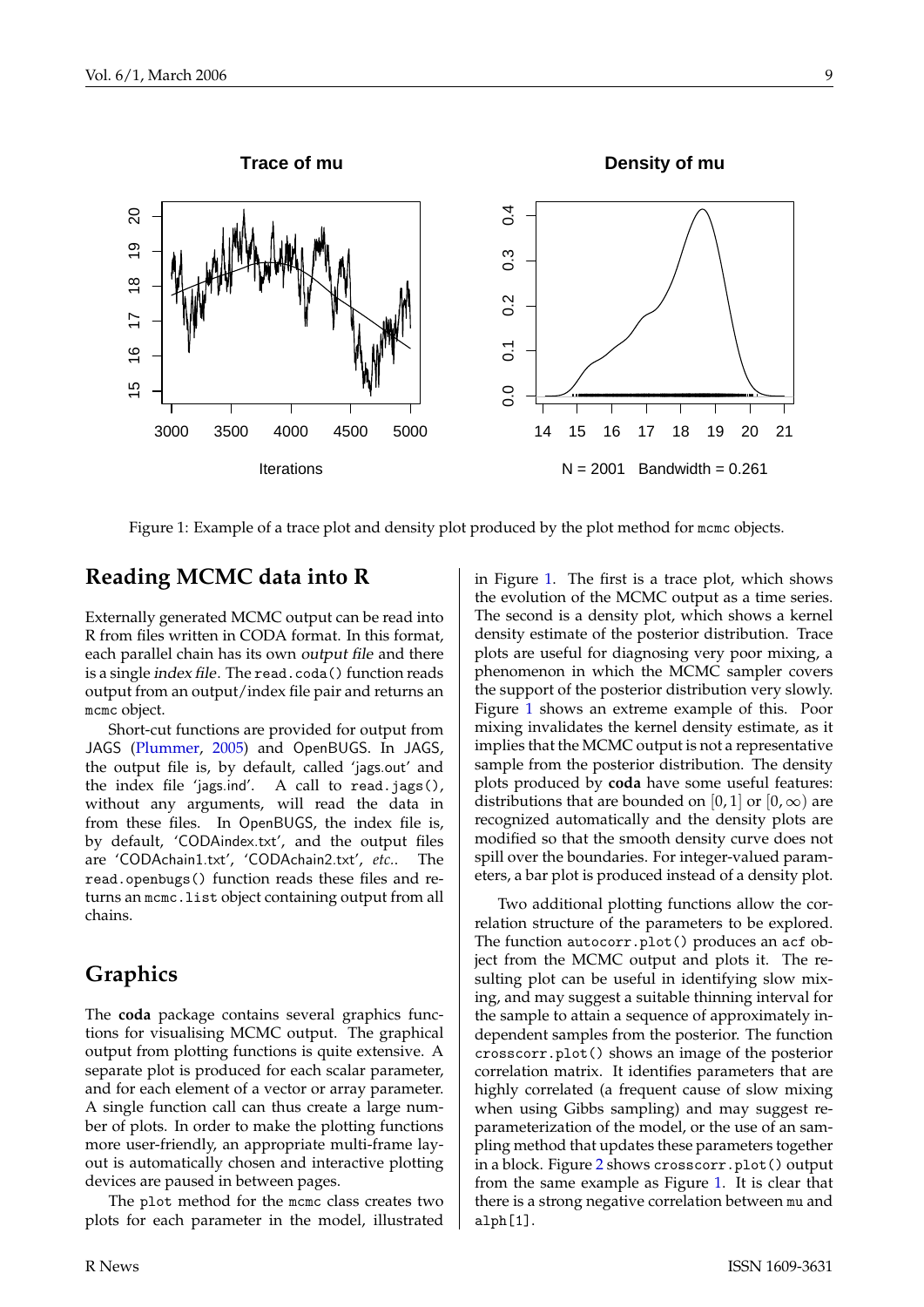<span id="page-9-4"></span>Further plotting functions are available in the **coda** package. In particular, Lattice plots have recently been added by Deepayan Sarkar.

#### **Summary statistics**

The summary method for the mcmc class prints a fairly verbose summary of each parameter, giving the mean, standard deviation, standard error of the mean and a selection of quantiles.

Calculation of the standard error of the mean requires estimating the spectral density of the mcmc series at zero. This is done by the low-level function spectrum0(), which is also used by several other functions in **coda**. It uses a variation of the estimator proposed by [Heidelberger and Welch](#page-9-3) [\(1981\)](#page-9-3) and fits a generalized linear model to the lower part of the periodogram. Unfortunately MCMC outout can have extremely high autocorrelation, which may cause spectrum0() to crash. A more robust estimator, based the best-fitting autoregressive model, is provided by the function spectrum0.ar().

One of the most important uses of spectrum0.ar() is in the function effectiveSize(). This answers the question "How many independent samples from the posterior distribution contain the same amount of information?". In the example illustrated in Figure [1](#page-8-0) there are 3000 sampled iterations, but the "effective size" of the sample is only 6.9, clearly inadequate for any further inference.

#### **Formal convergence tests**

There are four formal convergence tests at the core of the **coda** package. A brief explanation of the underlying theory is given on the corresponding help pages along with appropriate references, so the details will not be repeated here. Briefly, geweke.diag() and gelman.diag() aim to diagnose lack of convergence using a single chain and multiple parallel chains, respectively. These functions also have graphical versions that show how convergence is improved by discarding extra burn-in iterations at the beginning of the series. The other two diagnostics are designed for run length control based on accurate estimation of the mean (heidel.diag()) or a quantile (raftery.diag()).

### **Outlook**

Although the **coda** package continues to evolve incrementally, its core functionality has not substantially changed in the last 12 years. This is largely due to the lack of integration between between **coda** and the underlying MCMC engine, which means that **coda** must fall back on *post hoc* analysis of the output, assuming nothing about how it was generated.

Closer integration of MCMC engines into R would enable R functions to interrogate the transition kernel of the Markov chain and get better estimates of convergence rates. Conversely, run length control could be done automatically from R. Both of these changes would improve the practice of Bayesian data analysis. Currently, the use of MCMC methods imposes an extra burden on the user to check for nonconvergence of the MCMC output before it can be used. Not only does this create extra work, it is also a distraction from the more important process of model criticism. Eventually this layer of complexity may be hidden from the user.

### **Acknowledgements**

Many people have provided useful feedback and extensions to the **coda** package. In particular we would like to thank Deepayan Sarkar, Russel Almond, Douglas Bates and Andrew Martin for their contributions to **coda**.



<span id="page-9-2"></span>Figure 2: Example output from the function crosscorr.plot

## **Bibliography**

- <span id="page-9-0"></span>M. K. Cowles. *Practical issues in Gibbs sampler implementation with application to Bayesian hierarchical modelling of clinical trial data*. PhD thesis, Division of Biostatistics, University of Minnesota, 1994. [8](#page-7-1)
- <span id="page-9-1"></span>M. K. Cowles and B. P. Carlin. Markov Chain Monte Carlo diagnostics: a comparative review. *J. Am. Statist. Ass.*, 91:883–904, 1996. [8](#page-7-1)
- <span id="page-9-3"></span>P. Heidelberger and P. D. Welch. A spectral method for confidence interval generation and run length control in simulations. *Communications of the ACM*, 24:233–245, 1981. [10](#page-9-4)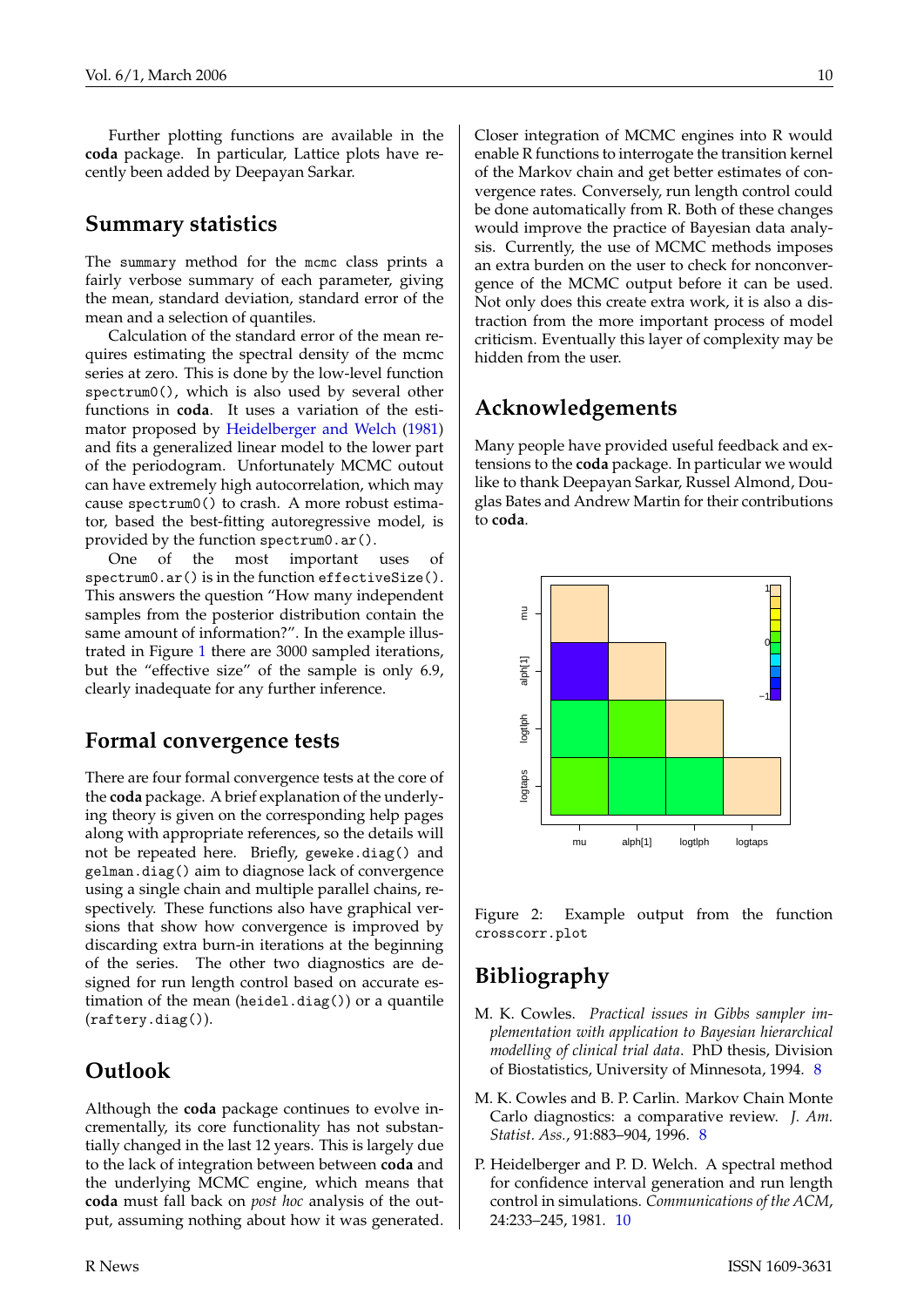- <span id="page-10-5"></span><span id="page-10-4"></span>M. Plummer. *JAGS 0.90 User Manual*. IARC, Lyon, September 2005. URL [http://www-ice.iarc.fr/](http://www-ice.iarc.fr/~martyn/software/jags) [~martyn/software/jags](http://www-ice.iarc.fr/~martyn/software/jags). [9](#page-8-1)
- <span id="page-10-3"></span>B. J. Smith. The boa package. 2005. URL [http:](http://www.public-health.uiowa.edu/boa/) [//www.public-health.uiowa.edu/boa/](http://www.public-health.uiowa.edu/boa/). [8](#page-7-1)
- <span id="page-10-1"></span>D. Spiegelhalter, A. Thomas, N. Best, and W. Gilks. *BUGS 0.5: Bayesian inference Using Gibbs Sampling - Manual (version ii)*. Medical Research Council Biostatistics Unit, Cambridge, Cambridge, 1995. [8](#page-7-1)
- <span id="page-10-2"></span>D. Spiegelhalter, A. Thomas, N. Best, and D. Lunn. *WinBUGS user manual, version 2.0*. Medical Research Council Biostatistics Unit, Cambridge, Cambridge, June 2004. URL [http://www.math.](http://www.math.stat.helsinki.fi/openbugs) [stat.helsinki.fi/openbugs](http://www.math.stat.helsinki.fi/openbugs). [8](#page-7-1)

*Martyn Plummer International Agency for Research on Cancer Lyon, France* [plummer@iarc.fr](mailto:plummer@iarc.fr)

*Nicky Best Department of Epidemiology and Public Health Faculty of Medecine Imperial College London, UK*

*Kate Cowles Department of Biostatistics, College of Public Health The University of Iowa, USA*

*Karen Vines Department of Statistics The Open University Milton Keynes, UK*

# **Bayesian Software Validation**

<span id="page-10-0"></span>*by Samantha Cook and Andrew Gelman*

**BayesValidate** is a package for testing Bayesian model-fitting software. Generating a sample from the posterior distribution of a Bayesian model often involves complex computational algorithms that are programmed "from scratch." Errors in these programs can be difficult to detect, because the correct output is not known ahead of time; not all errors lead to crashes or results that are obviously incorrect. Software is often tested by applying it to data sets where the "right answer" is known or approximately known. [Cook et al.](#page-11-1) [\(2006\)](#page-11-1) extend this strategy to develop statistical assessments of the correctness of Bayesian model-fitting software; this method is implemented in **BayesValidate**. Generally, the validation method involves simulating "true" parameter values from the prior distribution, simulating fake data from the model, performing inference on the fake data, and comparing these inferences to the "true" values. [Geweke](#page-11-2) [\(2004\)](#page-11-2) presents an alternative simulation-based method for testing Bayesian software.

More specifically, let  $\theta^{(0)}$  represent the "true" parameter value drawn from the prior distribution  $p(\theta)$ . Data *y* are drawn from  $p(y|\theta^{(0)})$ , and the posterior sample of size *L* to be used for inference,  $\theta^{(1)}, \ldots, \theta^{(L)}$ , is drawn using the to-be-tested software. With this sampling scheme,  $\theta^{(0)}$  as well as  $\theta^{(1)}, \ldots, \theta^{(L)}$  are, in theory, draws from  $p(\theta | y)$ . If the Bayesian software works correctly, then,  $\theta^{(0)}$  should look like a random draw from the empirical distribution  $\theta^{(1)}$ , ...,  $\theta^{(L)}$ , and therefore the (empirical) posterior quantile of  $\theta^{(0)}$  with respect to  $\theta^{(1)}, \ldots, \theta^{(L)}$ 

should follow a Uniform(0, 1) distribution. Testing the software amounts to testing that the posterior quantiles for scalar parameters of interest are in fact uniformly distributed.

One "replication" of the validation simulation consists of: 1) Generating parameters and data; 2) generating a sample from the posterior distribution; and 3) calculating posterior quantiles. Performing many replications creates, for each scalar parameter whose posterior distribution is generated by the model-fitting software, a collection of quantiles whose distribution will be uniform if the software works correctly. If *Nrep* is the number of replications and *q*1, *q*2, . . . , *qNrep* are the quantiles for a scalar parameter, the quantity  $\sum_{i=1}^{N_{rep}}$  $\int\limits_{i=1}^{N_{rep}}\left(\Phi^{-1}(q_{i})\right)^{2}$  will follow a  $\chi^2_{N_{rep}}$  distribution if the software works correctly, where  $\Phi^{-1}$  represents the inverse normal cumulative distribution function (CDF). For each scalar parameter, a p-value is then obtained by comparing the sum of the transformed quantiles with the  $\chi^2_{N_{rep}}$  distribution. **BayesValidate** analyzes each scalar parameter separately, but also creates combined summaries for each vector parameter; these scalar results and summaries are in the graphical output as well.

**BayesValidate** performs a specified number of replications and calculates a p-value for each scalar parameter. The function returns a Bonferroniadjusted p-value and a graphical display of the  $z_{\theta}$ statistics, which are the inverse normal CDFs of the p-values. Figures [1](#page-11-3) and [2](#page-11-4) show the graphical output for two versions of a program written to fit a simple hierarchical normal model with parameters  $\sigma^2$ ,  $\tau^2$ ,  $\mu$ , and  $\alpha_1, \alpha_2, \ldots, \alpha_6$ ; one version correctly samples from the posterior distribution and one has an error.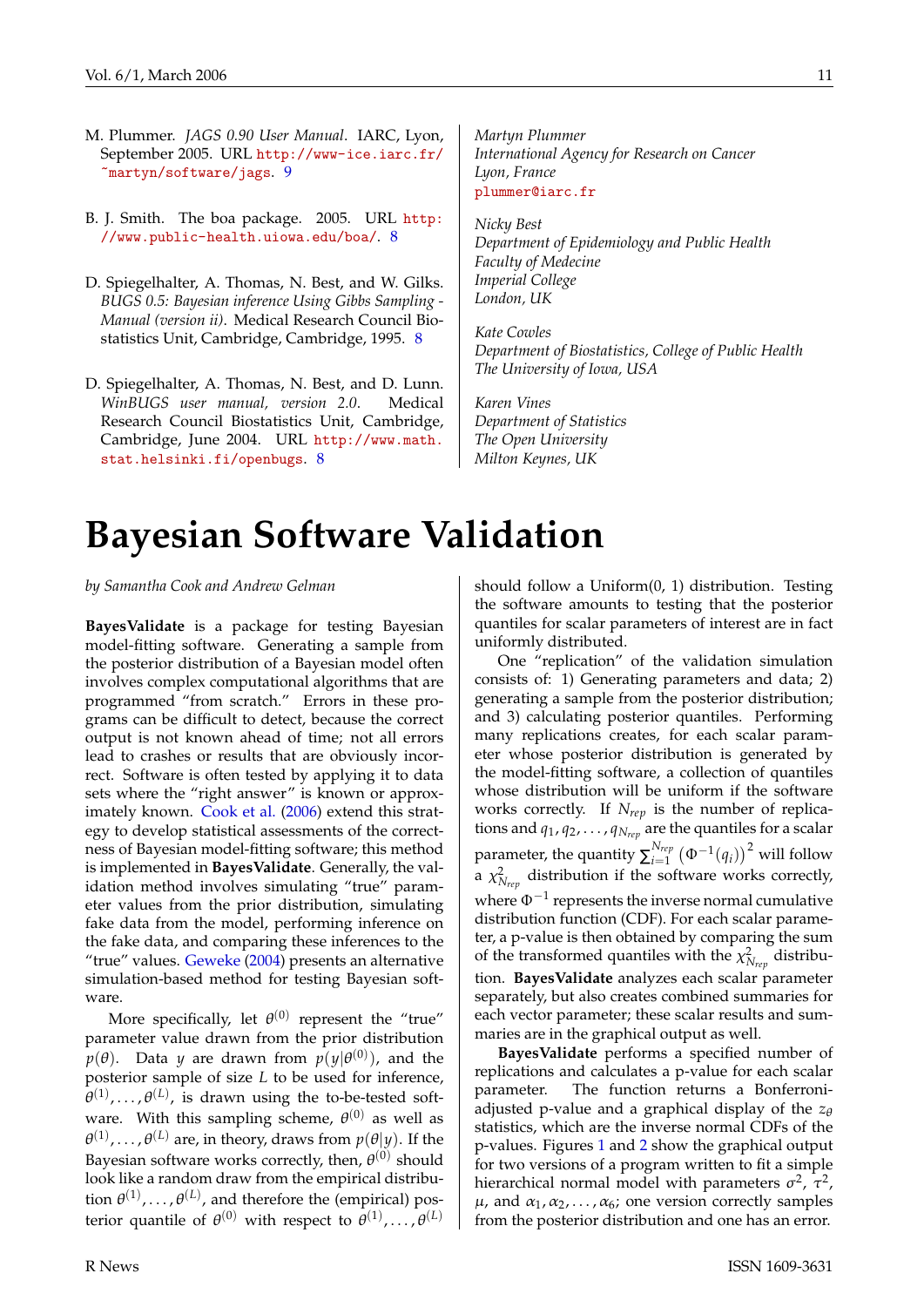<span id="page-11-7"></span>

<span id="page-11-3"></span>Figure 1: *z*θ *statistics: Correctly written software. Each row represents a scalar parameter or batch of parameters; the circles in each row represent the z<sub>θ</sub> statistics associated with that parameter or batch of parameters. Solid circles represent the z*θ *statistics associated with the mean of that batch of parameters. The numbers on the y axis indicate the number of parameters in the batch. The z<sub>θ</sub> statistics are all within the expected range for standard normal random variables.*



<span id="page-11-4"></span>Figure 2: *z*θ *statistics: Incorrectly written software (error sampling the parameter* α*). Each row represents a scalar parameter or batch of parameters; the circles in each row represent the*  $z_{\theta}$  *statistics associated with that parameter or batch of parameters. Solid circles represent the z<sub>θ</sub> statistics associated with the mean of that batch of parameters. The numbers on the y axis indicate the number of parameters in the batch. Values of z*θ *larger than 2 indicate a potential problem with the software; this plot provides convincing evidence that the software has an error.*

### **Bibliography**

- <span id="page-11-1"></span>S. Cook, A. Gelman, and D. B. Rubin. Validation of software for Bayesian models using posterior quantiles. *Journal of Computational and Graphical Statistics*, 2006. To appear. [11](#page-10-5)
- <span id="page-11-2"></span>J. Geweke. Getting It Right: Joint Distribution Tests of Posterior Simulators. *Journal of the American Statistical Association*, 99:799–804, 2004. [11](#page-10-5)

*Samantha Cook, Andrew Gelman Department of Statistics Columbia University, NY, USA*

# **Making** BUGS **Open**

<span id="page-11-0"></span>*by Andrew Thomas, Bob O'Hara, Uwe Ligges, and Sibylle Sturtz*

BUGS<sup>[1](#page-11-5)</sup> (Bayesian inference Using Gibbs Sampling, [Spiegelhalter et al.,](#page-16-1) [2005\)](#page-16-1) is a long running software project aiming to make modern Bayesian analysis using Markov Chain Monte Carlo (MCMC) simulation techniques available to applied statisticians in an easy to use Windows package. With the growing realization of the advantages of Open Source software we decided to release the source code of the BUGS software plus full program level documentation on

the World Wide Web<sup>[2](#page-11-6)</sup>. We call this release OpenBUGS [\(Thomas,](#page-16-2) [2004\)](#page-16-2). We hope the BUGS user community will be encouraged to correct, improve and extend this software.

We follow a brief outline of how the BUGS software works with a more detailed discussion of the software technology used during the development of BUGS. We then try and explain why BUGS was developed using non-standard tools. We hope to convince the reader that although unfamiliar, our tools are very powerful and simple to use.

<span id="page-11-5"></span><sup>1</sup><http://www.mrc-bsu.cam.ac.uk/bugs/>

<span id="page-11-6"></span><sup>2</sup><http://mathstat.helsinki.fi/openbugs/>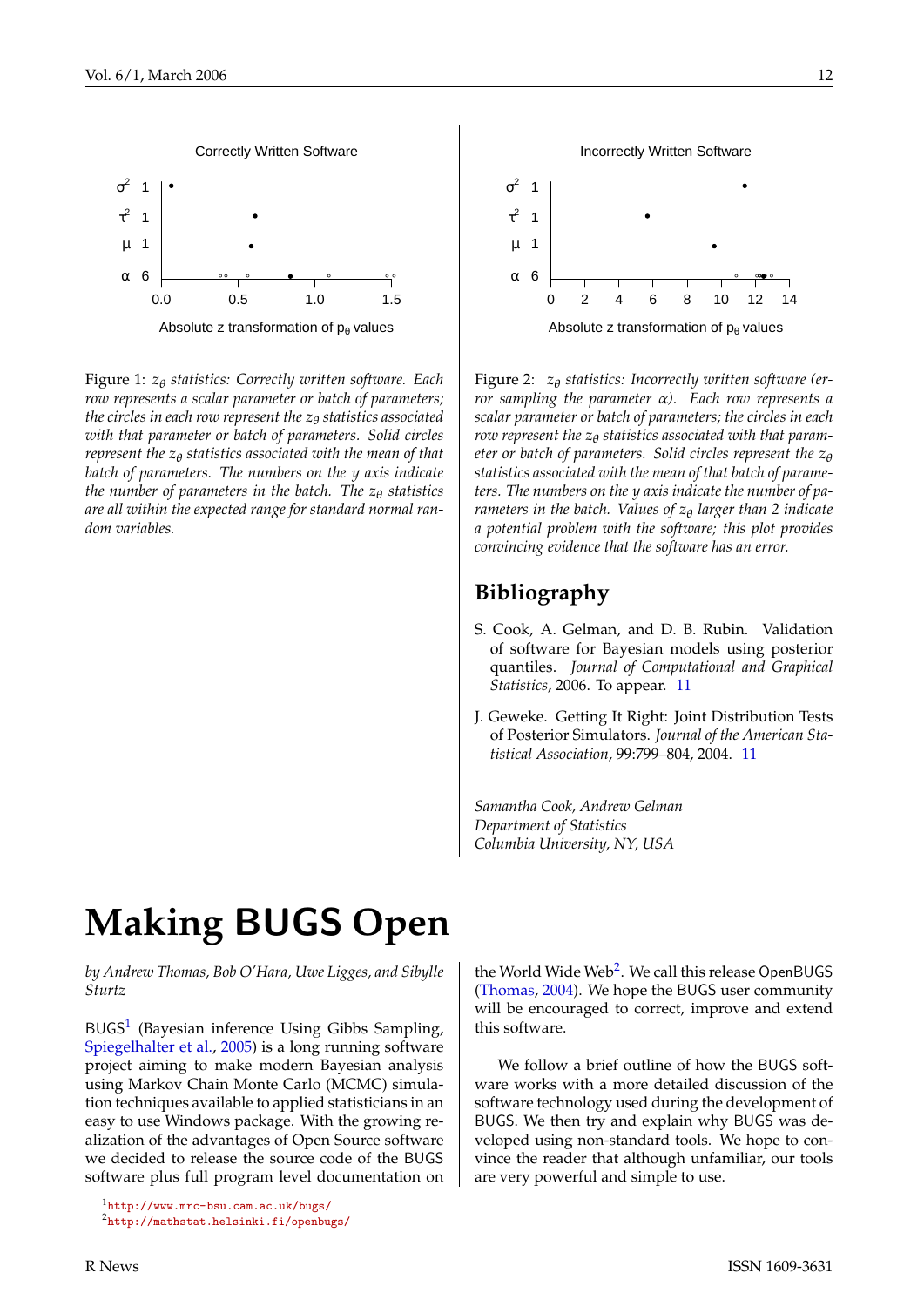<span id="page-12-1"></span>Much of the ease of use of the BUGS software comes from its graphical user interface and the idea of the compound document as a container for different types of information. However, much is to be gained by interfacing BUGS with other software. R has many useful built-in and contributed functions but as yet little in the way of Bayesian analysis tools. The **BRugs** interface to the BUGS software plus a small suite of R functions is an attempt to improve this situation.

All of these (**BRugs** interface, the whole Open-BUGS software, and the R functions) have been organized for the R users' convenience in an R package also called **BRugs**. This package is distributed over the CRAN network. Its current version (0.2-5) is only available for Windows.

In R, the user with Internet connection can simply type

```
R> install.packages("BRugs")
R> library("BRugs")
```
and then happily start sampling, benefiting from the strengths of both OpenBUGS and R.

The **R2WinBUGS** package by [Sturtz et al.](#page-16-3) [\(2005\)](#page-16-3) already provides an approach to connecting BUGS and R. This has the disadvantage that it is impossible to interact during processing/sampling by WinBUGS in any way. If you need Gibbs sampling in R on other operating systems than Windows, we recommend to take a look at JAGS (Just Another Gibbs Sampler) by [Plummer](#page-16-4) [\(2005\)](#page-16-4).

### **How** BUGS **works**

The software creates lots of objects, wires the objects together and then gets the objects to talk to each other. More formally a dynamic data structure, a directed acyclic graph, of objects is build to represent the Bayesian model. This graph is able to exploit conditional independence assumptions to efficiently calculate conditional probabilities. A layer of updater objects is created to sample parameters of the model and copy them into the graph data structure. Finally a layer of monitor objects can be created to monitor (watch) the values of the sampled parameters and provide summary statistics for them.

How is the graph of objects built? The user writes a description of the Bayesian model in the BUGS language. This model description is also a description of the graph of objects that BUGS should build. A compiler turns the textual representation of the Bayesian model into the graph of objects. Objects of base class 'updater' have a method which is able to decide if objects of that particular class can (and should) act as updaters for a particular parameter in the model based on the functional form of its conditional distribution.

#### **Compilation and inference**

Compilation of the description of a Bayesian model in the BUGS language involves a number of stages. Firstly lexical analysis, scanning, is performed to break the stream of characters representing the model into tokens. Secondly syntactical analysis, parsing, is performed to build a tree representation of the model. Thirdly the graph of objects is constructed by a post order traversal of the parse tree with objects whose values have been observed marked as data. Finally conditional independence is used to produce lists of graph objects that when multiplied together calculate conditional distributions.

BUGS uses MCMC simulation algorithms to make inference. These algorithms are computationally expensive but robust to details of the problem they are applied to. This robustness is an important property in a system such as BUGS which automatically chooses the inference algorithm. BUGS is able to match a wide choice of MCMC algorithm, such as single site Gibbs, slice sampling and continuously adapting block Metropolis, to the model parameters that need updating.

#### **Software development**

BUGS is written in the language Component Pascal (CP) using the BlackBox Component Builder from *Oberon microsystems*[3](#page-12-0) . CP is a very modern compiled language with both modular and object orientated features. The language is highly dynamic with runtime loading and linking of modules. Compiled modules contain meta information that allows the module loader to verify that the loaded module provides the services required by the client. It is also an extremely safe language because of its very strong type system and automatic heap management (garbage collection).

CP software typically consists of many unlinked modules plus a small executable or dynamic link library that is able to load modules as required. The modules are arranged as a directed acyclic graph under the import (make use of) relation. Loading a module causes all modules in the sub-graph to be loaded. Module initialization code is executed when a module is loaded. Modules are grouped into subsystems with the subsystem name used as a prefix to the module name. Physically modules are represented by files with the location and name of the file derived from the module name. Each subsystem is kept in a separate subdirectory while the executable (or dynamic link library) is kept in the root directory.

The BlackBox Component Builder comes with several subsystems of modules which make the development of graphical user interfaces simple. More

<span id="page-12-0"></span><sup>3</sup><http://www.oberon.ch/>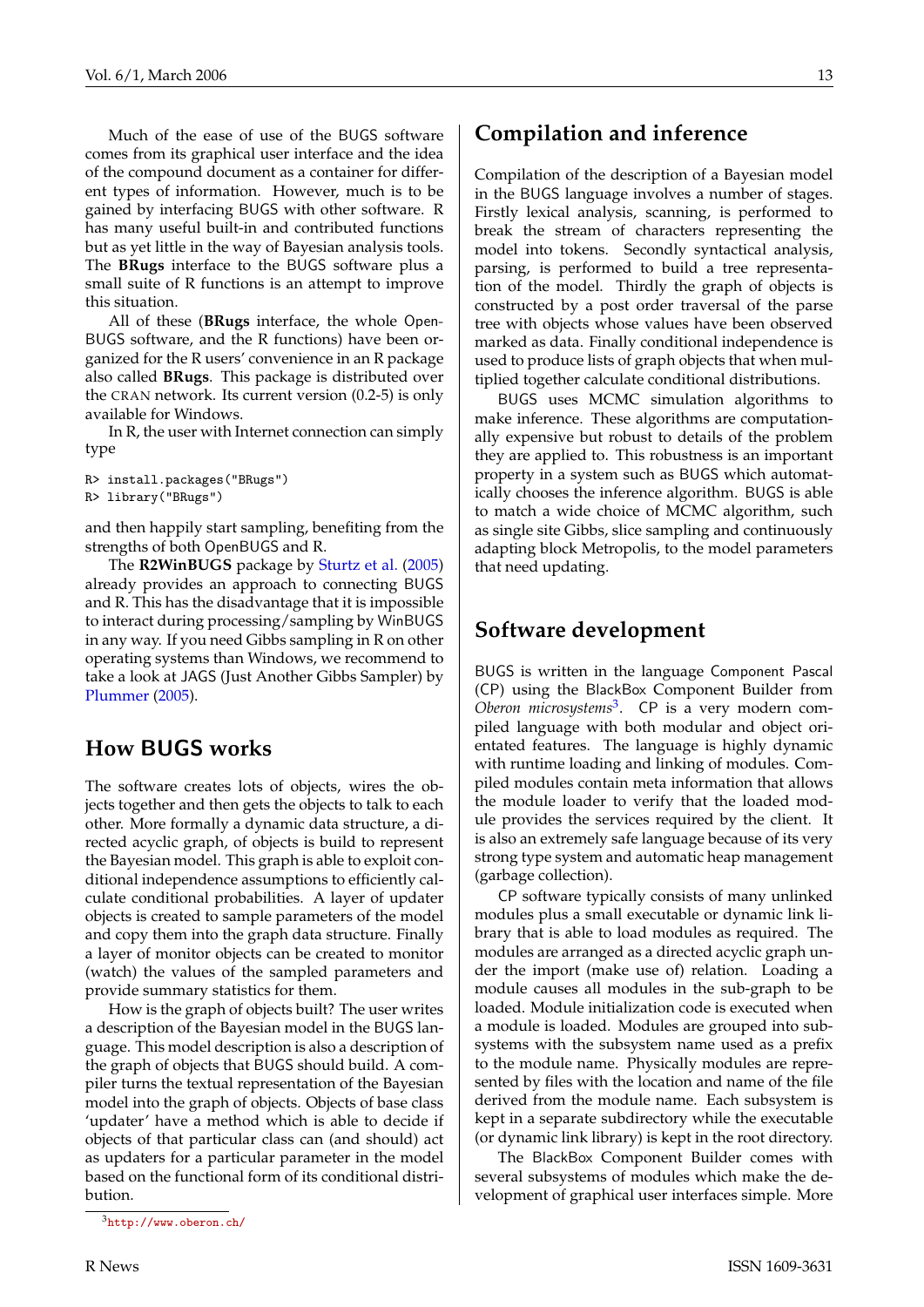<span id="page-13-0"></span>novel is the idea of a compound document, an editable text document that is able to contain graphics views. Graphics views can be developed by extending a view class. Graphics views can be made editable and special purpose drawing tools such as DoodleBUGS can be easily developed. About one quarter of the modules comprising OpenBUGS implement the graphical user interface and various graphics views used for output.

These GUI modules are only available for 32-bit Windows. The package **BRugs** does not make use of any GUI module. All other modules in the Open-BUGS distribution can be used under Linux on x86 based platforms as well.

### **Metaprogramming**

Metaprogramming is self awareness for software. Software can ask itself questions. For example does module Foo export an item called Bar? What sort of item is Bar? Can such a thing be done with Bar? More formally we can ask if a particular module is loaded. If the module is loaded we can examine its metadata and then query this metadata. For example we could ask if a module Foo is loaded and if not load the module. Then we could ask if module Foo contains a procedure Bar with say no parameters and if so to call (execute) this procedure. Note that this process is safe: we do not just hope that Foo contains a Bar of the right sort (with a crash if this is not so).

BUGS makes use of metaprogramming in many places. These uses of metaprogramming fall into two broad groups: program configuration and interfacing. In the first group are support for the BUGS language, loading sampling algorithms and loading data reading algorithms. In the second group construction of GUI interfaces, implementing a scripting language and interfacing to R.

Each time the BUGS language parser comes across the name of a distribution it uses metaprogramming to load the module that implements this distribution. The link between distribution name and module name is stored in a configuration file called 'grammar'. A list of modules implementing sampling algorithms is stored in a file. When BUGS starts up this file is read and the appropriate modules are loaded. Currently BUGS can read data in two formats: the S-PLUS [\(Insightful Corporation,](#page-16-5) [2004\)](#page-16-5) format and rectangular format. Again the modules that implement reading these formats are loaded at program start up. Other data reading option such as from SQL tables could be added.

Metaprogramming makes construction of the widgets typical of a GUI simple. For example a button is just a region of a window which responds to a mouse click by executing a procedure (without parameters). A string containing the module and procedure names is associated with the button and when

the mouse is clicked metaprogramming is used to load the module and execute the procedure. Note in this approach no code is written to represent the button.

In a scripting language, typing a command at a prompt causes the system to execute some action. This involves some sort of interpreter. This is easily written using metaprogramming. The command in the scripting language is a string which is mapped into a series of procedures in the CP language. Metaprogramming is then used to load and execute these procedures. For example the command modelCheck(^0) in the BUGS scripting language gets mapped to

BugsCmds.SetFilePath('^0'); BugsCmds.ParseGuard; BugsCmds.ParseFile

where  $\hat{O}$  is a holder for a string. The mapping between commands in the BUGS scripting language and the corresponding CP procedure is stored in a file, making the language extensible.

### **BRugs: Interfacing to R**

The R interface to OpenBUGS is realized by a very small dynamic link library 'brugs.dll' corresponding to the 'WinBUGS.exe'. It exports a couple of .C() entry points, among those several for direct access to the BUGS scripting language. This way, it is possible to realize R functions that are very similar to commands in the BUGS scripting language, not only sharing the same names (e.g. modelCheck()) but also sharing almost the same (order of) arguments. Therefore, it was possible to implement a huge number of R functions that allow almost full control of OpenBUGS in R.

Commands and some data are passed directly from R to OpenBUGS by .C() calls. Some information is passed back from OpenBUGS to R as the value from these calls, as it is common practice in R programming and interfaces. Unfortunately, we still have to pass back some other information and results of sampling using temporary text files that are imported into R by readLines(), read.table(), scan() and friends. Transparently reporting error messages from OpenBUGS to the R user is another topic that needs further improvement – currently we are sometimes relying on a good guess for generating error messages.

**BRugs** provides at least five kinds of functions:

- basic functions (such as modelCheck()) corresponding to the BUGS scripting language mentioned above,
- functions (e.g. write.datafile()) to prepare R data and inits (in the form of dataframes, for example) for OpenBUGS adapted from the **R2WinBUGS** package [\(Sturtz et al.,](#page-16-3) [2005\)](#page-16-3),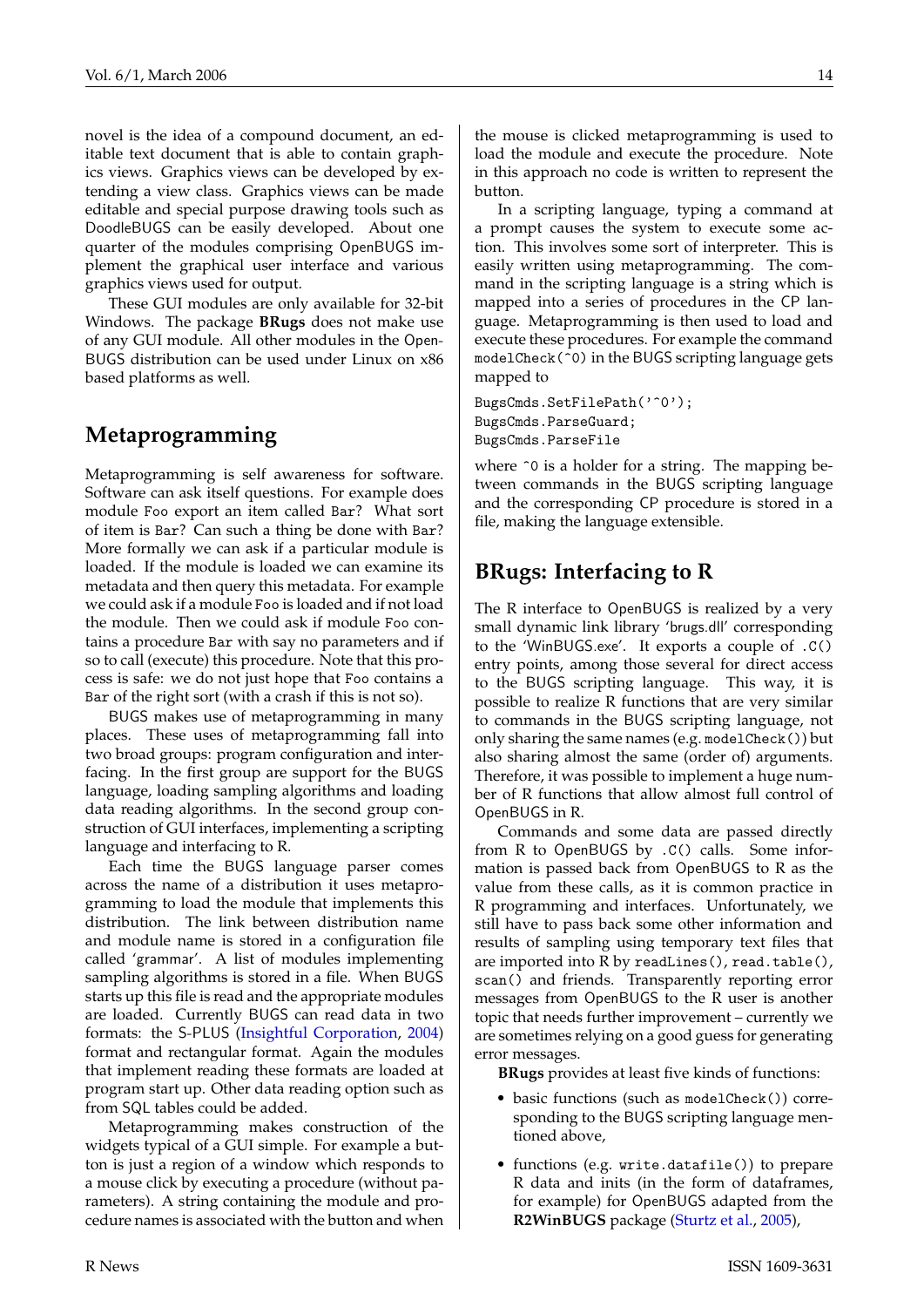- <span id="page-14-0"></span>• high level functions such as BRugsFit() which run a whole simulation using only one function call,
- functions (e.g. buildMCMC()) to prepare the data for output analysis using the **coda** package [\(Plummer et al.,](#page-16-6) [2005\)](#page-16-6), and
- some internal help functions to read the temporary buffer file, for example.

Using these functions, it is possible to run an interactive sampling and analysis session in R where you can sample, calculate some (intermediate) results and make convergence diagnostics, and sample further on if required.

For example, [Weihs and Ligges](#page-16-7) [\(2006\)](#page-16-7) used this capability of **BRugs** for some MCMC optimization in the following manner. In principle, after each 50 or 100 iterations (of OpenBUGS), the convergence of the error rate of the underlying model was calculated using linear regression (in R). If the coefficient was no longer significantly negative (i.e. convergence of the error), the extremely computational expensive iterations could be stopped, otherwise iterations continued in OpenBUGS again.

### **A BRugs session**

For demonstration of the use of **BRugs** we use a normal hierarchical model for the rats data that is used throughout the WinBUGS manual [\(Spiegelhal](#page-16-1)[ter et al.,](#page-16-1) [2005\)](#page-16-1). The example is originally taken from section 6 of [Gelfand and Smith](#page-16-8) [\(1990\)](#page-16-8).

The WinBUGS manual is available in HTML format documentation from within R by calling help.WinBUGS(). Analogously, help.BRugs() starts up the **BRugs** manual [\(Thomas,](#page-16-2) [2004\)](#page-16-2). For references on R functions, the usual help files such as ?help.BRugs for function help.BRugs() itself are available.

After loading the **BRugs** package by

R> library(BRugs)

we change the working directory to simplify file specification in the next steps:

```
R> oldwd <- getwd()
R> setwd(system.file("OpenBUGS", "Examples",
                         _{\text{package}} = \text{"BRugs"})
```
To initialize a model, the user types functions corresponding to the BUGS scripting language instead of clicking buttons. First, the model has to be checked. The model file for the rats model is given by 'ratsmodel.txt':

R> modelCheck("ratsmodel.txt")

Of course, it is also possible to specify the file by the absolute path (using forward slashes). Afterwards, data have to be loaded by modelData(). This function takes a file name as argument. R objects (named list of data or a vector or list of object names) can be written to such a file using bugsData(). For example:

```
R> data(ratsdata)
R> modelData(bugsData(ratsdata))
```
If data are stored in more than one file, the argument can be a vector of files as well or the function has to be called successively.

Now it is time to compile the model. In this example, we use three chains to run the MCMC simulation.

```
R> modelCompile(numChains = 3)
```
Initial values can be specified by calls to the function modelInits(). For more than one chain, one can either call modelInits() with a character vector of more than one filename (one for each chain) or call the function successively for each file containing initial values. For random effect nodes, the function modelGenInits() can generate appropriate inits.

In order to write files that contain initial values as accepted by OpenBUGS and the modelInits() function, the function bugsInits() can be used. Its argument is a list with one element for each chain. Each element of this list is itself a list of starting values for the OpenBUGS model, *or* a function creating (possibly random) initial values.

Therefore, we demonstrate the use of these three different approaches to specify initial values, one for each chain:

```
R> data(ratsinits)
R> modelInits("ratsinits.txt")
R> modelInits(bugsInits(list(ratsinits),
    fileName = tempfile())R> initfoo <- function() {
+ list(
+ alpha = rnorm(30, mean = 250, sd = 1),
+ beta = rnorm(30, mean = 6, sd = 1),
+ alpha.c = runif(1, 140, 160),
+ beta.c = 10,
+ tau.c = 1,
+ alpha.tau = 1,
+ beta.tau = 1)
+ }
R> modelInits(bugsInits(initfoo,
+ fileName = tempfile()))
```
The model is initialized now and we start with 1000 updates as a burn-in period:

#### R> modelUpdate(1000)

By default, sampled parameter values are discarded by WinBUGS after each iteration unless the user explicitly requests that the values are stored for later use. This is done with the samplesSet() function before running the simulation for further 2000 iterations.

```
R> samplesSet(c("alpha", "beta"))
R> modelUpdate(2000)
```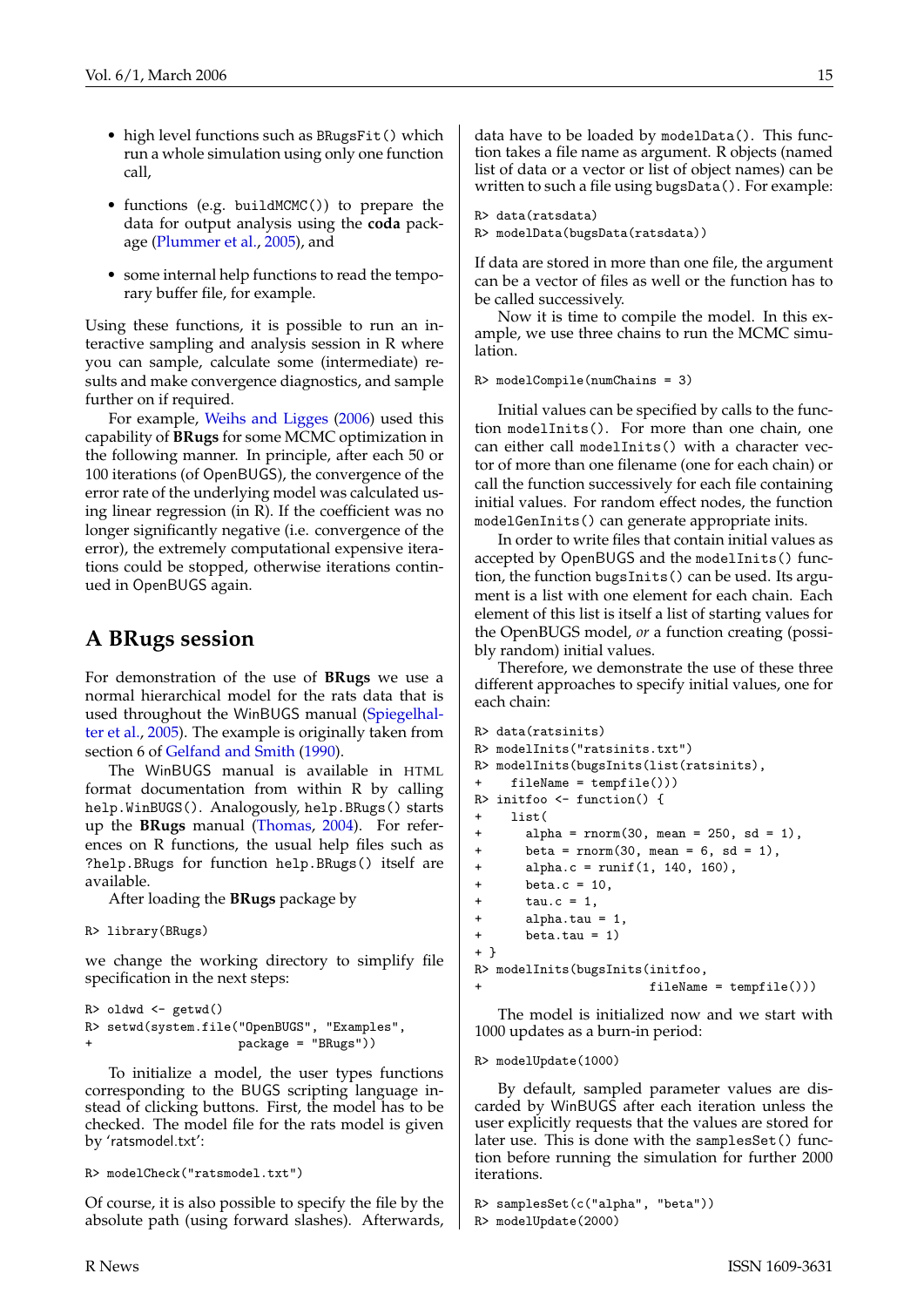<span id="page-15-1"></span>To analyse the results of this simulation, we can take a look at the summary statistics, similar to clicking stats in the Sample Monitor tool within Win-BUGS.

R> samplesStats("\*")

An asterisk ("\*") can be entered instead of a node name as shorthand for all the stored samples.

All these calls can be performed conveniently by a single call to the meta function BRugsFit():

```
R> BRugsFit(data = ratsdata,
+ inits = initfoo,
+ para = c("alpha", "beta"),
+ nBurnin = 1000, nIter = 2000,
    modelFile = "ratsmodel.txt", numChains = 3,+ working.directory =
+ system.file("OpenBUGS", "Examples",
+ package = "BRugs"))
```
It returns a list containing the summary statistic as samplesStats() as well as the Deviance Information Criterion (DIC, [Spiegelhalter et al.,](#page-16-9) [2002\)](#page-16-9), a Bayesian extension of the Akaike Information Criterion to hierarchical models. The DIC can also be imported into R by the low level functions dicSet() (for setting) and dicStats() (for getting).

BRugsFit() is only one wrapper function summarizing a couple of functions from the whole **BRugs** framework. Users might want to come up with their own wrapper functions fitting their own purposes, or some plot functions appropriate for their analyses, for example based on the code of BRugsFit().

Plots known from WinBUGS are also provided by **BRugs**, for example history of the simulation (samplesHistory()), plots of autocorrelations (samplesAutoC()), plots of smoothed kernel density estimates (samplesDensity()), etc. Of course, graphical parameters may be passed as additional arguments to these plot functions.

As an example, we plot the smoothed kernel density estimates for the first 6 components of node "alpha" (figure [1\)](#page-15-0):

```
R> samplesDensity("alpha[1:6]")
```
To finish this example session, we reset the working directory by

```
R> setwd(oldwd)
```
## **Outlook**

OpenBUGS has made modern Bayesian inference software available in an Open Source package. The software is also open in the sense that it has been designed so that new features such as distributions, sampling methods, and user interfaces can be easily added. An OpenBUGS user has already contributed Component Pascal modules to implement the generalised extreme value and generalised pareto distributions.

The R package **BRugs** links components of Open-BUGS into R. This allows users to combine the strengths of both applications and make use of them interactively.

Unfortunately, currently **BRugs** is only available for Windows. We hope to provide a Linux version of BRugs shortly along with Component Pascal development tools for Linux. Until these tools become available to the public there is no alternative to distributing binary versions of the package for Windows and Linux.

## **Acknowledgments**

The work of Uwe Ligges has been supported by the Deutsche Forschungsgemeinschaft, Sonderforschungsbereich 475.



<span id="page-15-0"></span>Figure 1: Density plot for the first 6 components of node "alpha".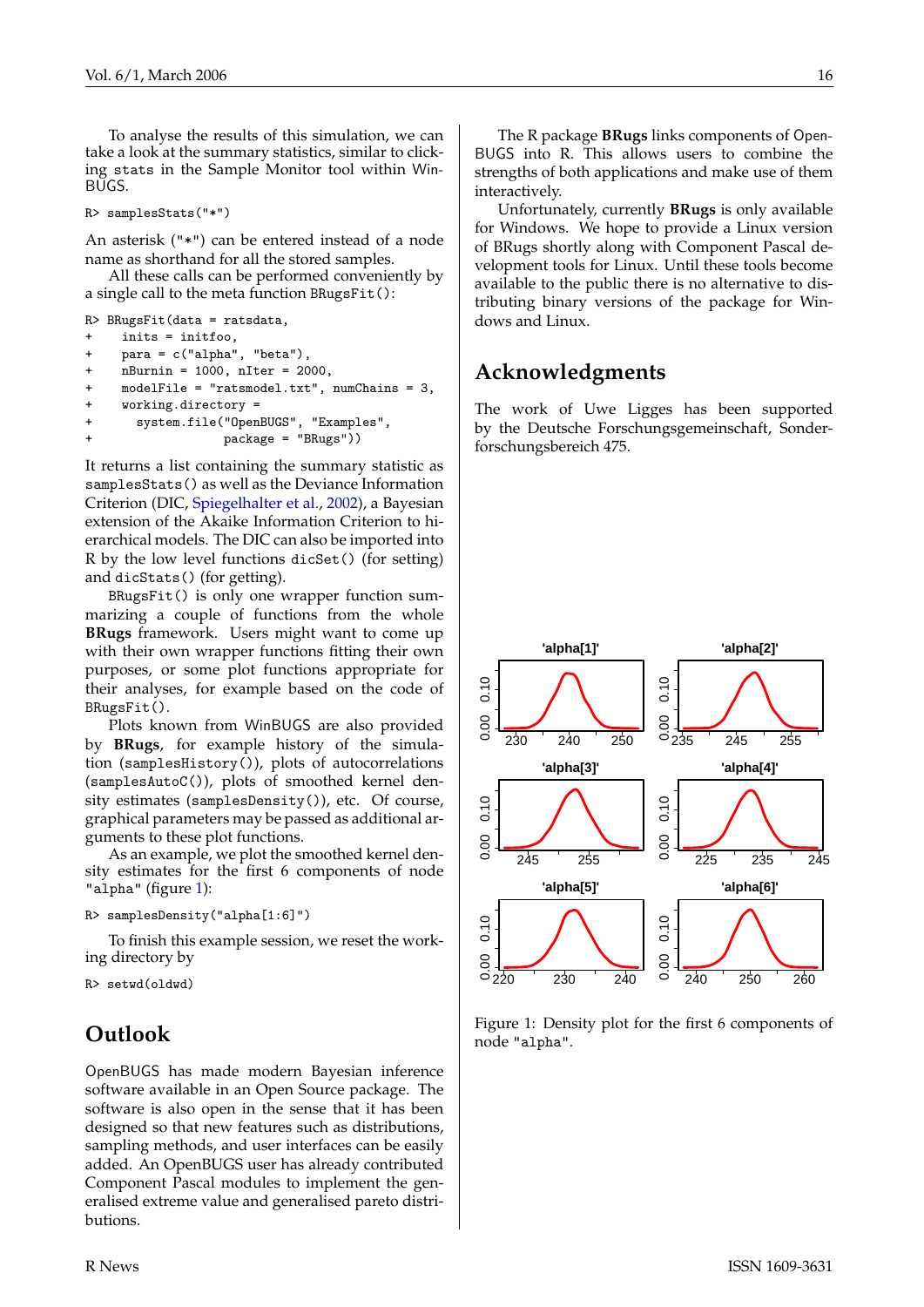## <span id="page-16-10"></span>**Bibliography**

- <span id="page-16-8"></span>A. Gelfand and A. Smith. Sampling-based Approaches to Calculating Marginal Densities. *Journal of the American Statistical Association*, 85:398– 409, 1990. [15](#page-14-0)
- <span id="page-16-5"></span>Insightful Corporation. *S-PLUS 6.2*. Insightful Corporation, Seattle, WA, USA, 2004. URL [http:](http://www.insightful.com) [//www.insightful.com](http://www.insightful.com). [14](#page-13-0)
- <span id="page-16-4"></span>M. Plummer. *JAGS: Version 0.90 manual*, 2005. URL [http://www-ice.iarc.fr/~martyn/software/](http://www-ice.iarc.fr/~martyn/software/jags/) [jags/](http://www-ice.iarc.fr/~martyn/software/jags/). [13](#page-12-1)
- <span id="page-16-6"></span>M. Plummer, N. Best, K. Cowles, and K. Vines. *coda: Output Analysis and Diagnostics for MCMC*, 2005. R package version 0.10-3. [15](#page-14-0)
- <span id="page-16-9"></span>D. Spiegelhalter, N. Best, B. Carlin and A. van der Linde. Bayesian Measures of Complexity and Fit. *Journal of the Royal Statistical Society/B*, 64:583–639, 2002. [16](#page-15-1)
- <span id="page-16-1"></span>D. Spiegelhalter, A. Thomas, N. Best, and D. Lunn. *WinBUGS: User Manual, Version 2.10*. Medical Research Council Biostatistics Unit, Cambridge, 2005. [12,](#page-11-7) [15](#page-14-0)
- <span id="page-16-3"></span>S. Sturtz, U. Ligges, and A. Gelman. R2WinBUGS: A Package for Running WinBUGS from R. *Journal of Statistical Software*, 12(3):1–16, 2005. URL <http://www.jstatsoft.org/>. [13,](#page-12-1) [14](#page-13-0)
- <span id="page-16-2"></span>A. Thomas. *BRugs User Manual, Version 1.0*. Dept of Mathematics & Statistics, University of Helsinki, 2004. [12,](#page-11-7) [15](#page-14-0)
- <span id="page-16-7"></span>C. Weihs and U. Ligges. Parameter Optimization in Automatic Transcription of Music. In M. Spiliopoulou, R. Kruse, A. Nürnberger, C. Borgelt, and W. Gaul, editors, *From Data and Information Analysis to Knowledge Engineering*, pages 740–747, Berlin, 2006. Springer-Verlag. [15](#page-14-0)

*Andrew Thomas, Bob O'Hara Department of Mathematics & Statistics University of Helsinki, Finland* [ant@rni.helsinki.fi](mailto:ant@rni.helsinki.fi)*,* [bob.ohara@helsinki.fi](mailto:bob.ohara@helsinki.fi)

*Uwe Ligges, Sibylle Sturtz Fachbereich Statistik, SFB475 Universität Dortmund, Germany* [<ligges,sturtz>@statistik.uni-dortmund.de](mailto:<ligges,sturtz>@statistik.uni-dortmund.de)

# **The** BUGS **Language**

<span id="page-16-0"></span>*by Andrew Thomas*

The BUGS language is a computer language not unlike the S language [\(Becker et al.,](#page-19-0) [1988\)](#page-19-0) in appearance, but it has a very different purpose.

Statistical models must be described before they can be used. A language to describe statistical models is needed by both the users of the model and the software that makes inference about the model. The language should be a formal language with well defined rules which can be processed automatically. It should not be concerned with the technology used to make inference about the model. We have developed a model description language called the BUGS language because of its use in the **B**ayesian inference **U**sing **G**ibbs **S**ampling (OpenBUGS) package. However, the BUGS language can be used outside the OpenBUGS software. For example, it is used in the JAGS package [\(Plummer,](#page-20-1) [2005\)](#page-20-1) and has influenced other packages such as Bassist [\(Toivonen et al.,](#page-20-2) [1999\)](#page-20-2) and AUTOBAYES [\(Fisher and Schumann,](#page-20-3) [2003\)](#page-20-3).

We choose to describe statistical models in terms of a joint probability distribution. Model description in terms of a joint probability distribution is both very general and very explicit. We consider these good points. We do not consider it a good idea to have a patchwork of specialized (maybe very ele-

gant) notations for different types of model. We want to be able to combine small submodels to build larger models using a consistent notation. A small change to a model should not lead to a large change in the way that model is described. Examples of small changes to the model are: choice of sampling distribution, form of regression, covariate measurement error, missing data, interval censoring, *etc*. Explicitness is important in a model description language. There should be no doubt if two models are the same.

We hope the BUGS language will be useful to anyone who uses complex statistical models, and even to people who do not want to use the OpenBUGS package to make inference. Is the BUGS language really about statistics? OpenBUGS has many users who do not think of themselves primarily as statisticians, who are mainly interested in the deterministic skeleton of a model. We think that if a probabilistic model is used to explain observations, given this deterministic skeleton, that this is a form of statistics.

### **Influences**

Formal languages have rules both for syntax and for semantics. For the BUGS language, syntax has been influenced by the S language [\(Becker et al.,](#page-19-0) [1988\)](#page-19-0) and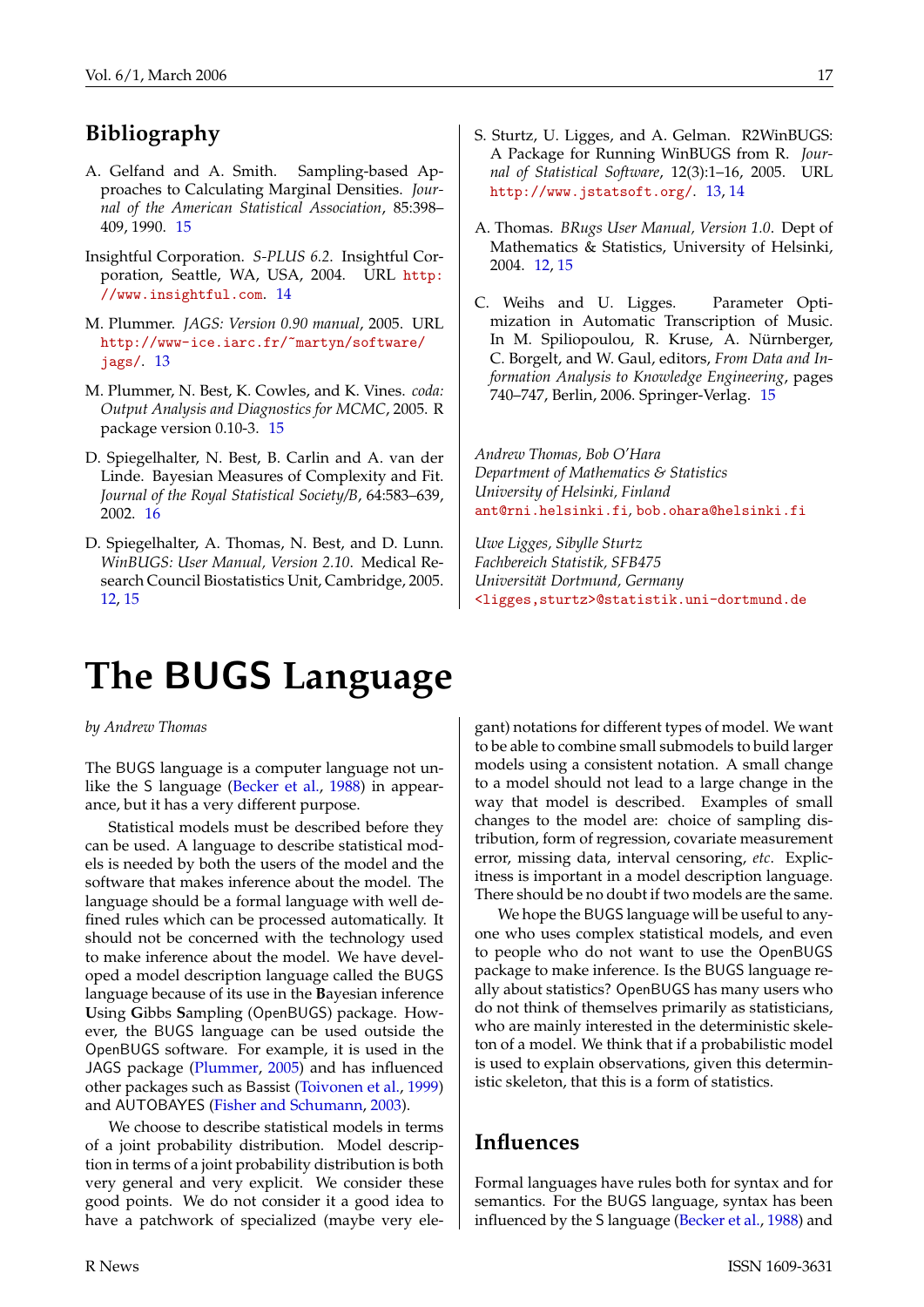<span id="page-17-1"></span>semantics by graphical models. A model described in the BUGS language looks like a piece of S code but the meaning is completely different. The BUGS language is declarative. It describes static relations beween quantities, not how to do calculations.

Many joint probability distributions can be written as a product of factors. This leads to a graphical notation for describing joint probability distributions. Each factor in the joint probability distribution is a function of several variables. It is possible to order these variables for each factor so that the factor is represented by a node in a directed acyclic graph (DAG) labeled by one of the variables of the factor with the remaining variables being parents of the node in the graph. Describing the DAG is equivalent to describing the joint probability distribution. A DAG can be described by specifying the parents of each node. In the simplest case, the factors are probability distribution functions whose parameters are given by the values of the node's parents. In the more general case the parameters of the distribution will be functions of the values of the node's parents.



<span id="page-17-0"></span>

Consider the small graph in figure [1.](#page-17-0) This represents the joint probability distribution

P1(Y|mu, tau) P2(alpha) P3(beta) P4(tau)

where P1, P2, P3 and P4 are probability distributions associated with nodes in the graph. Nodes with solid arrows pointing into them represent stochastic relations and those with hollow arrows logical relations. Hence mu is some function of the values of alpha and beta.

#### **Example 1: Growth curve in rats**

An example of a simple model is the hierarchical linear growth curve model considered by [Gelfand and](#page-20-4) [Smith](#page-20-4) [\(1990\)](#page-20-4). This model has a simple representation as a DAG (drawn with the DoodleBUGS editor), shown in figure [2.](#page-18-0) The plate, a rectangular box with four parallel lines along its bottom and right edges, is used as a metaphor for repetition.

To describe the DAG in the BUGS language, a textual language, we need two types of relation: stochastic relations and logical relations. The stochastic relations tell which probability distribution function is associated with which node in the model. The logical relations define how to calculate the values of the parameters of the probability distribution functions in terms of the values of the node's parents. For stochastic relations we use the tilde (~) as the relational operator and for logical relations the left pointing arrow  $(\leq-)$ . A final element in the BUGS language is a notation for repetition. We use the notation

for (i in M:N) { ... }

where the statements between the braces are duplicated with the place holder i replaced by the integer values M through N. Comments in the BUGS language are any characters that follow the hash sign (#) up to the end of the line.

Written in the BUGS language, our example is

```
model
```
{

}

```
for (i in 1:N) {
    for (j in 1:T) {
      Y[i,j] \tilde{ } dnorm(mu[i,j],tau.c)
      # linear growth curve
      mu[i,j] <- alpha[i]+beta[i]*(x[j]-xbar)
    }
    alpha[i] ~ dnorm(alpha.c,alpha.tau)
    beta[i] ~ dnorm(beta.c,beta.tau)
}
tau.c ~ dgamma(0.001,0.001)
sigma <- 1/sqrt(tau.c)
alpha.c ~ dnorm(0.0,1.0E-6)
alpha.tau ~ dgamma(0.001,0.001)
beta.c ~ dnorm(0.0,1.0E-6)
beta.tau ~ dgamma(0.001,0.001)
alpha0 <- alpha.c-xbar*beta.c
```
We make some comments about this model. The data Y consists of the weight of N rats measured at T time points. A linear model is fitted for each rat. The slope and intercept for each rat are drawn from normal distributions with unknown hyper parameters alpha.c, alpha.tau, beta.c and beta.tau. These hyper parameters are given vague priors.

The parameterization used by each distribution must be documented. For example, the dnorm distribution parameterizes the normal distribution in terms of its mean and precision (the reciprocal of the variance), not the standard deviation. Logical nodes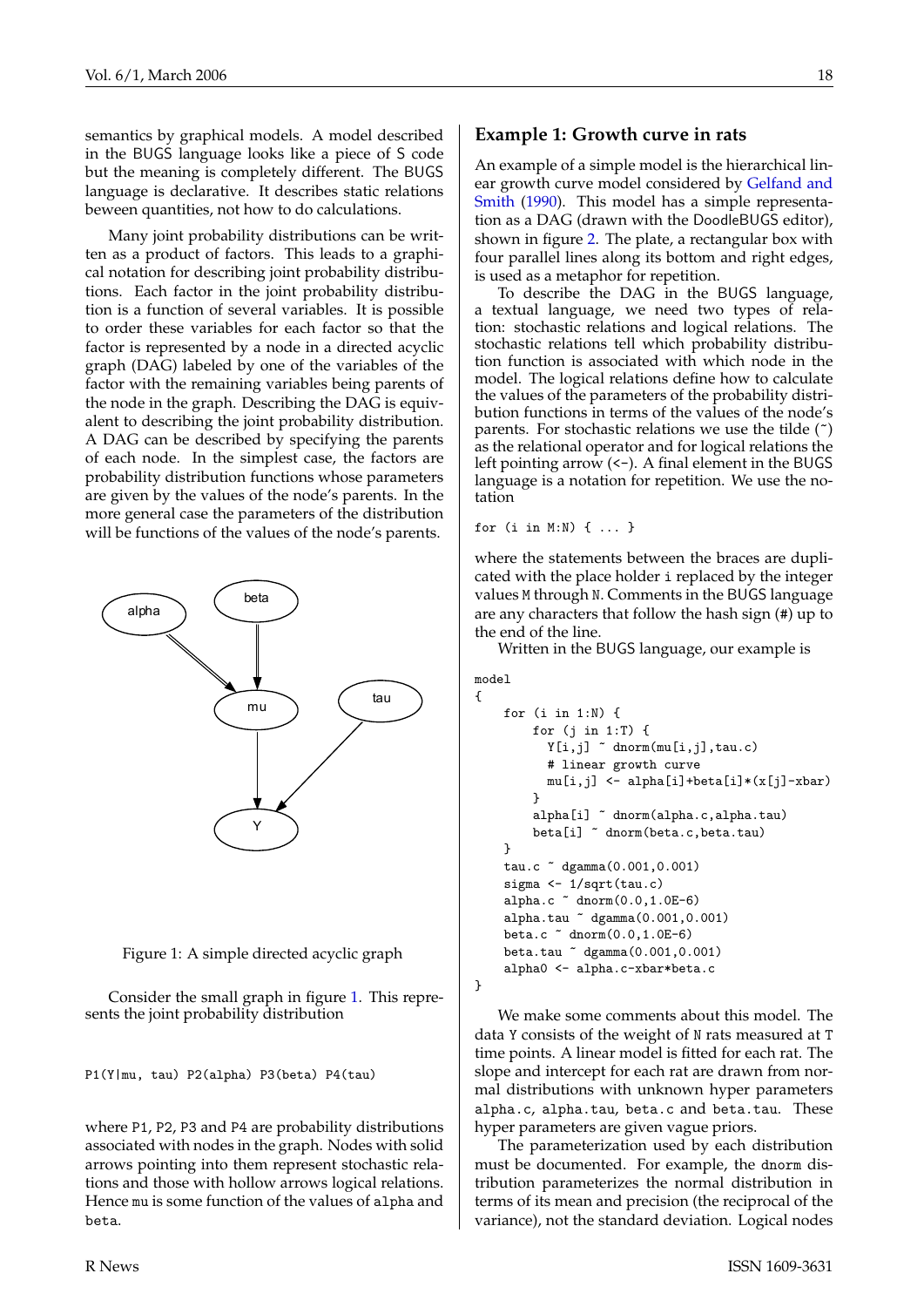<span id="page-18-1"></span>

<span id="page-18-0"></span>Figure 2: Directed Acyclic Graph for a hierarchical linear growth model

can be added to the model to calculate functions of stochastic nodes, for example sigma and alpha0 in this model. We can easily change the model: the distribution of the data Y can be changed from the normal (dnorm) to, say, the *t* distribution (dt) to allow for outliers, or the linear growth curve relation for mu could be changed to a non-linear one, *etc*.

#### **Example 2: Biopsy data**

A slightly more complex model is the biopsy data considered by [Spiegelhalter and Stovin](#page-20-5) [\(1983\)](#page-20-5). In this model, the state of an internal organ (the heart) is probed by taking tissue samples with a hollow needle. The true (latent) state of the organ is at least as bad as the worst category of the tissue sample taken. Multiple tissue samples are taken from each organ giving rise to multinomial data. The probability vector of proportions in the multinomial is modeled as a mixture of Dirichlet distributions with the constraint that elements of the error matrix above the leading diagonal are zero (no false positives). This model is quite difficult to draw as a graph using the Doodle-BUGS editor but easy to write in the BUGS language.

```
model
{
    for (i in 1:ns){
        nbiops[i] <- sum(biopsies[i,])
        true[i] ~ dcat(p[ ])
        biopsies[i,1:4] ~
            dmulti(error[true[i],],nbiops[i])
```

```
}
error[2,1:2] \tilde{ } ddirch(prior[1:2])
error[3,1:3] \sim ddirch(prior[1:3])
error[4,1:4] \sim ddirch(prior[1:4])
error[1,1] <- 1 error[1, 2] <- 0
error[1,3] <- 0 error[1, 4] <- 0
error[2,3] <- 0 error[2, 4] <- 0
error[3,4] <- 0
# prior for p
p[1:4] ~ ddirch(prior[ ])
```
Note the use of variable indexing in the relation for biopsies: the variable true[i] takes a value in  $\{1, 2, 3, 4\}$  and picks which row of the error matrix is used in the multinomial distribution. In the BUGS language, a variable index must always be a named quantity in the model. If the index is non variable, then an expression that evaluates to a constant can also be used. Nested indexing is allowed.

#### **Data**

}

Usually some of the quantities in the statistical model have fixed values: they are data. Within the BUGS language there is no distinction between quantities that are data and quantities about which inference is required. We put quantities with fixed values in a data set. The syntax we have chosen for data sets is the S list format containing scalars, vectors and multi dimensional arrays (in the form of structures).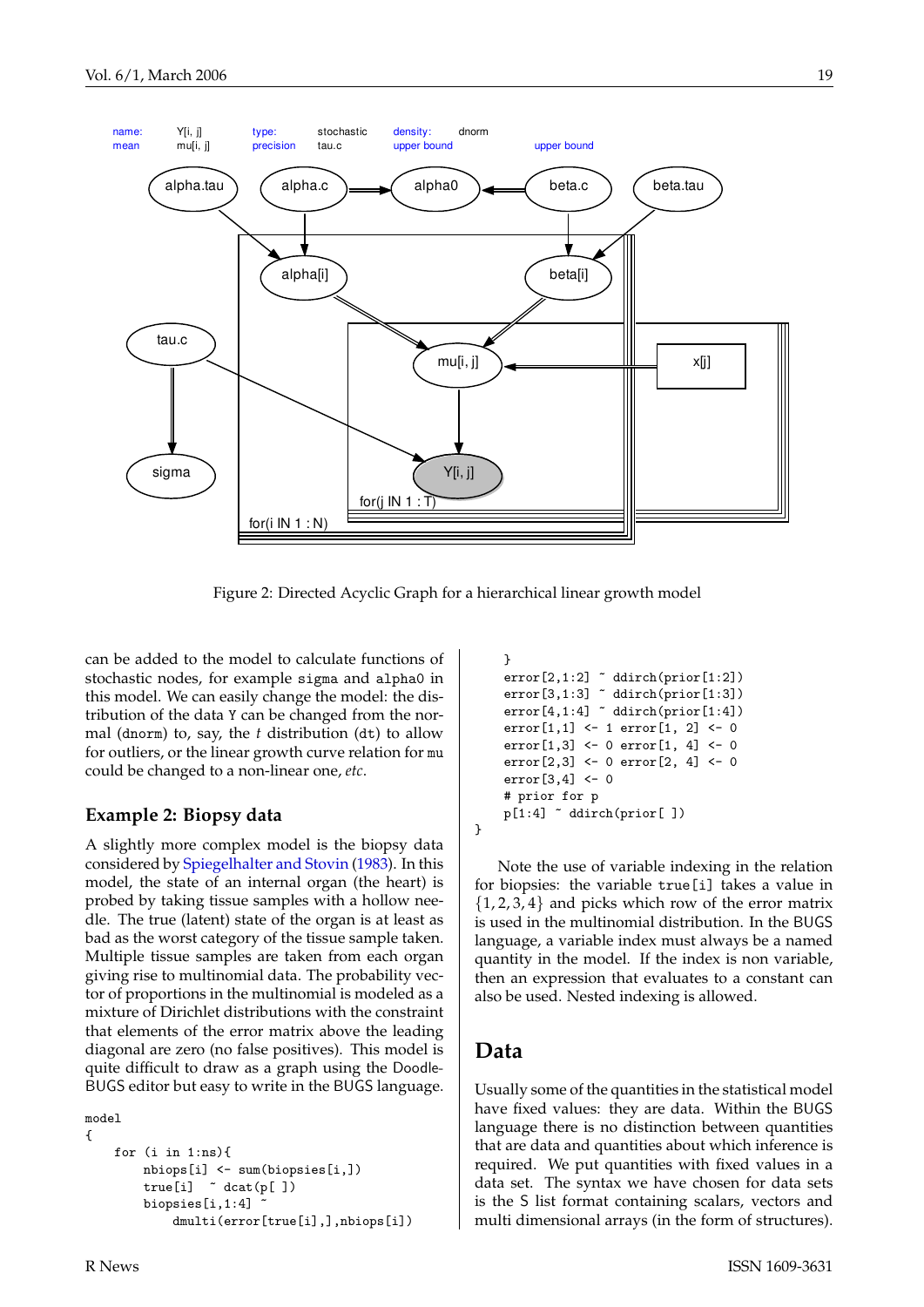<span id="page-19-2"></span>If a quantity has both fixed components and components that need estimating, then the later will be represented as NAs in the data set. The OpenBUGS software processes both the model description language and the associated data sets to build the joint probability distribution.

#### **Correctness**

Using the BUGS language it is easy to write down a complex statistical model. But is the model correct? The model must be both syntactically and semantically correct. Checking syntactic correctness is quite easy: parsing the model will detect any errors and produce clear error messages. It is much harder to check that the description of a model in the BUGS language plus a data set (or data sets) defines a complete and consistent model. We take a constructive approach to this problem. OpenBUGS tries to compile the BUGS language into a detailed graph that represents the joint probability distribution. The completeness and consistency of this graph are then checked. This approach can detect many errors. However, users have found the error messages produced somewhat cryptic. Some typical cases of lack of consistancy are:

- 1. The data set defines the length of a vector quantity to be say L and the model uses a component of this vector quantity with a index greater than L.
- 2. Multiple definitions of a node in the model are given, for example the statement

for(i in 1:10){  $x$   $\sim$  dnorm(0, 1) }

## **Computation on the graph**

A detailed representation of the graph of the model allows us to easily calculate the joint probability distribution. It also makes it easy to calculate the conditional distribution of a single node in the model, holding all other nodes fixed, in an efficient way. These single node conditional distributions are the basic building blocks of inference algorithms based on an extreme divide-and-conquer approach. Conditional distributions of blocks of nodes can be derived from the single node conditional distributions. These multi-node conditional distributions are useful for inference algorithms when the divide approach is not taken to extremes. The deviance of the model can be calculated from the distributions associated with data nodes (including censored observations) in the model. The OpenBUGS software tries to classify the functional form of the single node conditional distributions. The more detailed the classification of these single node conditional distributions, the wider the choice of algorithms that can be proved valid for statistical inference on the model. Markov Chain Monte Carlo (MCMC) simulation makes heavy use of the calculation of conditional distributions. This fact makes MCMC simulation a natural choice of inference technology to combine with the BUGS language. However other approaches to inference could be added to the OpenBUGS software.

## **Outlook**

The BUGS language provides a uniform way of specifying complex statistical models. It allows a model to be worked on and shared by several people. The BUGS language can be used by other software that makes inference about complex models. The Open-BUGS software provides source code level access to the lexical and parsing tools used to process the BUGS language.

Different inference algorithms, for example the EM algorithm [\(Dempster et al.,](#page-19-1) [1977\)](#page-19-1), the variational algorithm [\(Jaakkola and Jordan,](#page-20-6) [2000\)](#page-20-6) or particle filters [\(Doucet et al.,](#page-20-7) [2001\)](#page-20-7), could be built on top of the OpenBUGS software. We hope that the separation of model specification and parameter inference become more common in the future development of statistical software.

In many statistical packages, the idea of a model stays in the background; the emphasis is on fitting data. This makes interfacing the OpenBUGS software with, say, R conceptually difficult. R has data objects and functions for doing computation on data objects but not model description objects. **BRugs**, the R interface to OpenBUGS, has to read the model description from a file. This is less than ideal. In outline, the ideal way of interfacing R and OpenBUGS would be to have model description objects that could be translated into compiled model objects. Compiled model objects could then be passed to inference algorithms (MCMC etc) to give fitted model objects (for MCMC, something like an mcmc object from the **coda** package [\(Plummer et al.,](#page-20-8) [2005\)](#page-20-8)). Standard R functions could then be applied to the fitted model object to compute any derived quantity of interest. This is a long term program.

## **Bibliography**

- <span id="page-19-0"></span>R. A. Becker, J. M. Chambers, and A. R. Wilks. *The new S language: A programming environment for data analysis and graphics*. Wadsworth & Brooks/Cole, Pacific Grove, Calif, 1988. [17](#page-16-10)
- <span id="page-19-1"></span>A. Dempster, N. Laird, and D. Rubin. Maximum likelihood from incomplete data via the EM algorithm. *Journal of the Royal Statistical Society, Series B*, 39:1, 1977. [20](#page-19-2)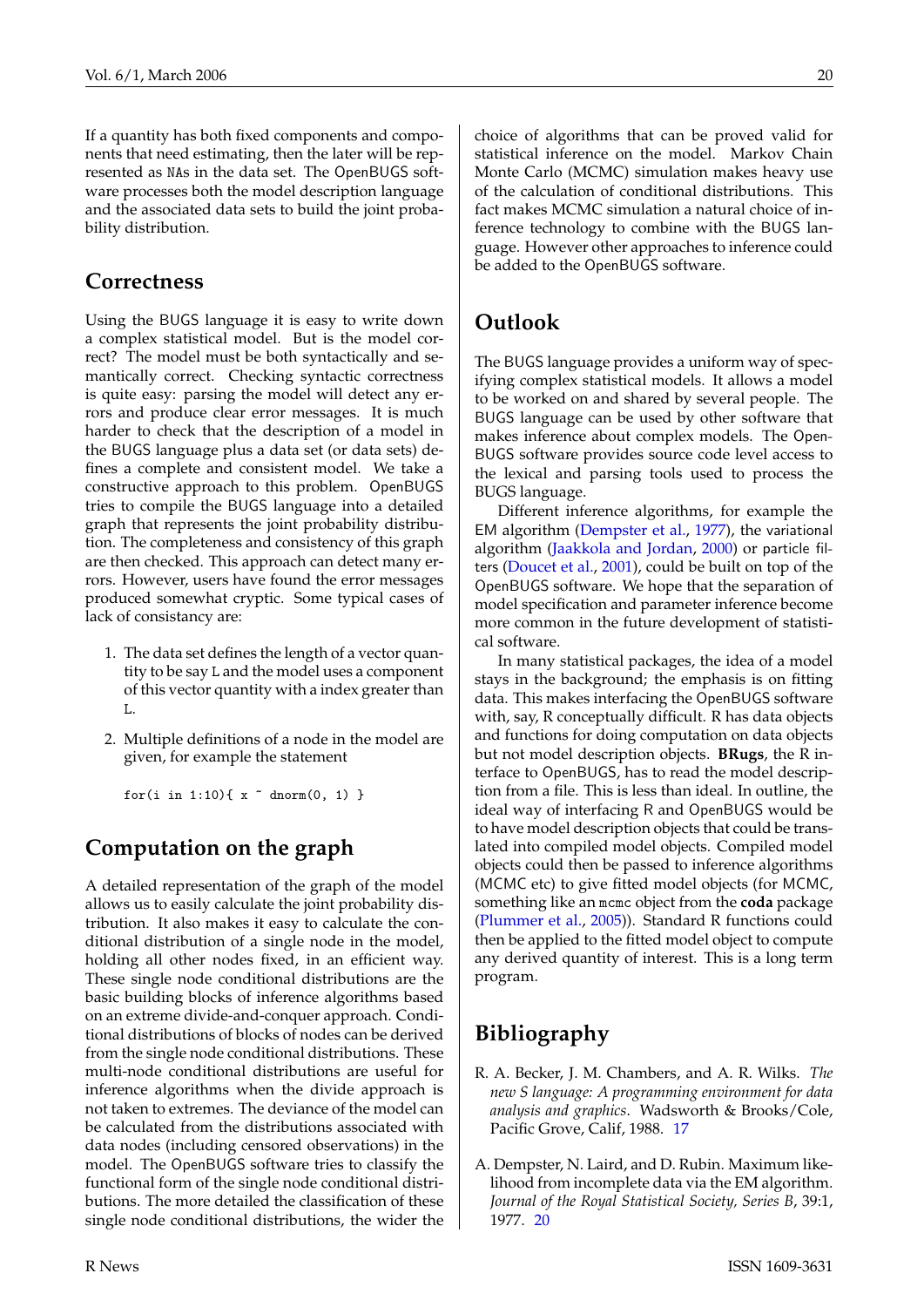- <span id="page-20-9"></span><span id="page-20-7"></span>A. Doucet, N. de Freitas, and N. Gordon, editors. *Sequential Monte Carlo in Practice*. Springer-Verlag, 2001. ISBN 0-387-95146-6. [20](#page-19-2)
- <span id="page-20-3"></span>B. Fisher and J. Schumann. Autobayes: A system for generating data analysis programs from statistical models. *Journal of Functional Programming*, 13(3): 483–508, May 2003. [17](#page-16-10)
- <span id="page-20-4"></span>A. Gelfand and A. Smith. Sampling-based approaches to calculating marginal densities. *Journal of the American Statistical Association*, 85:398–409, 1990. [18](#page-17-1)
- <span id="page-20-6"></span>T. Jaakkola and M. I. Jordan. Bayesian parameter estimation via variational methods. *Statistics and Computing*, 19:25–37, 2000. [20](#page-19-2)
- <span id="page-20-1"></span>M. Plummer. *JAGS Version 0.90 Manual*. International Agency for Research on Cancer, Lyon, France, September 2005. [http://www-ice.iarc.](http://www-ice.iarc.fr/~martyn/software/jags) [fr/~martyn/software/jags](http://www-ice.iarc.fr/~martyn/software/jags). [17](#page-16-10)
- <span id="page-20-8"></span>M. Plummer, N. Best, K. Cowles, and K. Vines. *CODA: Output analysis and diagnostics for MCMC*, 2005. R package version 0.10-3. [20](#page-19-2)
- <span id="page-20-5"></span>D. J. Spiegelhalter and P. G. I. Stovin. An analysis of repeated biopsies following cardiac transplantation. *Statistics in Medicine*, 2:33–40, 1983. [19](#page-18-1)
- <span id="page-20-2"></span>H. Toivonen, H. Mannila, J. Seppänen, and K. Vasko. Bassist user's guide for version 0.8.3. Technical Report C-1999-36, Dept of Computer Science, University of Helsinki, 1999. [http://www.cs.helsinki.](http://www.cs.helsinki.fi/research/fdk/bassist/) [fi/research/fdk/bassist/](http://www.cs.helsinki.fi/research/fdk/bassist/). [17](#page-16-10)

*Andrew Thomas Department of Mathematics & Statistics University of Helsinki, Finland* [ant@rni.helsinki.fi](mailto:ant@rni.helsinki.fi)

# **Bayesian Data Analysis using R**

<span id="page-20-0"></span>*by Jouni Kerman and Andrew Gelman*

#### **Introduction**

Bayesian data analysis includes but is not limited to Bayesian inference [\(Gelman et al.,](#page-23-1) [2003;](#page-23-1) [Kerman,](#page-23-2) [2006a\)](#page-23-2). Here, we take *Bayesian inference* to refer to posterior inference (typically, the simulation of random draws from the posterior distribution) given a fixed model and data. *Bayesian data analysis* takes Bayesian inference as a starting point but also includes fitting a model to different datasets, altering a model, performing inferential and predictive summaries (including prior or posterior predictive checks), and validation of the software used to fit the model.

The most general programs currently available for Bayesian inference are WinBUGS [\(BUGS Project,](#page-23-3) [2004\)](#page-23-3) and OpenBUGS, which can be accessed from R using the packages **R2WinBUGS** [\(Sturtz et al.,](#page-23-4) [2005\)](#page-23-4) and **BRugs**. In addition, various R packages exist that directly fit particular Bayesian models (e.g. **MCMCPack**, [Martin and Quinn](#page-23-5) [\(2005\)](#page-23-5)). or emulate aspects of BUGS (JAGS). In this note, we describe our own entry in the "inference engine" sweepstakes but, perhaps more importantly, describe the ongoing development of some R packages that perform other aspects of Bayesian data analysis.

#### **Umacs**

**Umacs** (Universal Markov chain sampler) is an R package (to be released in Spring 2006) that facilitates the construction of the Gibbs sampler and Metropolis algorithm for Bayesian inference [\(Kerman,](#page-23-6) [2006b\)](#page-23-6). The user supplies data, parameter names, updating functions (which can be some mix of Gibbs samplers and Metropolis jumps, with the latter determined by specifying a log-posterior density function), and a procedure for generating starting points. Using these inputs, Umacs writes a customized R sampler function that automatically updates, keeps track of Metropolis acceptances (and uses acceptance probabilities to tune the jumping kernels, following [Gelman et al.](#page-23-7) [\(1995\)](#page-23-7)), monitors convergence (following [Gelman and Rubin](#page-23-8) [\(1992\)](#page-23-8)), summarizes results graphically, and returns the inferences as random variable objects (see **rv**, below).

Umacs is customizable and modular, and can be expanded to include more efficient Gibbs/Metropolis steps. Current features include adaptive Metropolis jumps for vectors and matrices of random variables (which arise, for example, in hierarchical regression models, with a different vector of regression parameters for each group).

Figure [1](#page-21-0) illustrates how a simple Bayesian hierarchical model [\(Gelman et al.,](#page-23-1) [2003,](#page-23-1) page 451) can be fit using Umacs:  $y_j \sim N(\theta_j, \sigma_j^2)$ ,  $j = 1, ..., j$  $(J = 8)$ , where  $\sigma_i$  are fixed and the means  $\theta_i$  are given the prior  $t_{\nu}(\mu, \tau)$ . In our implementation of the Gibbs sampler,  $\theta_j$  is drawn from a Gaussian distribution with a random variance component *V<sup>j</sup>* . The conditional distributions of  $\theta$ ,  $\mu$ , *V*, and  $\tau$  can be calculated analytically, so we update them each by a direct (Gibbs) update. The updating functions are to be specified as R functions (here, theta.update,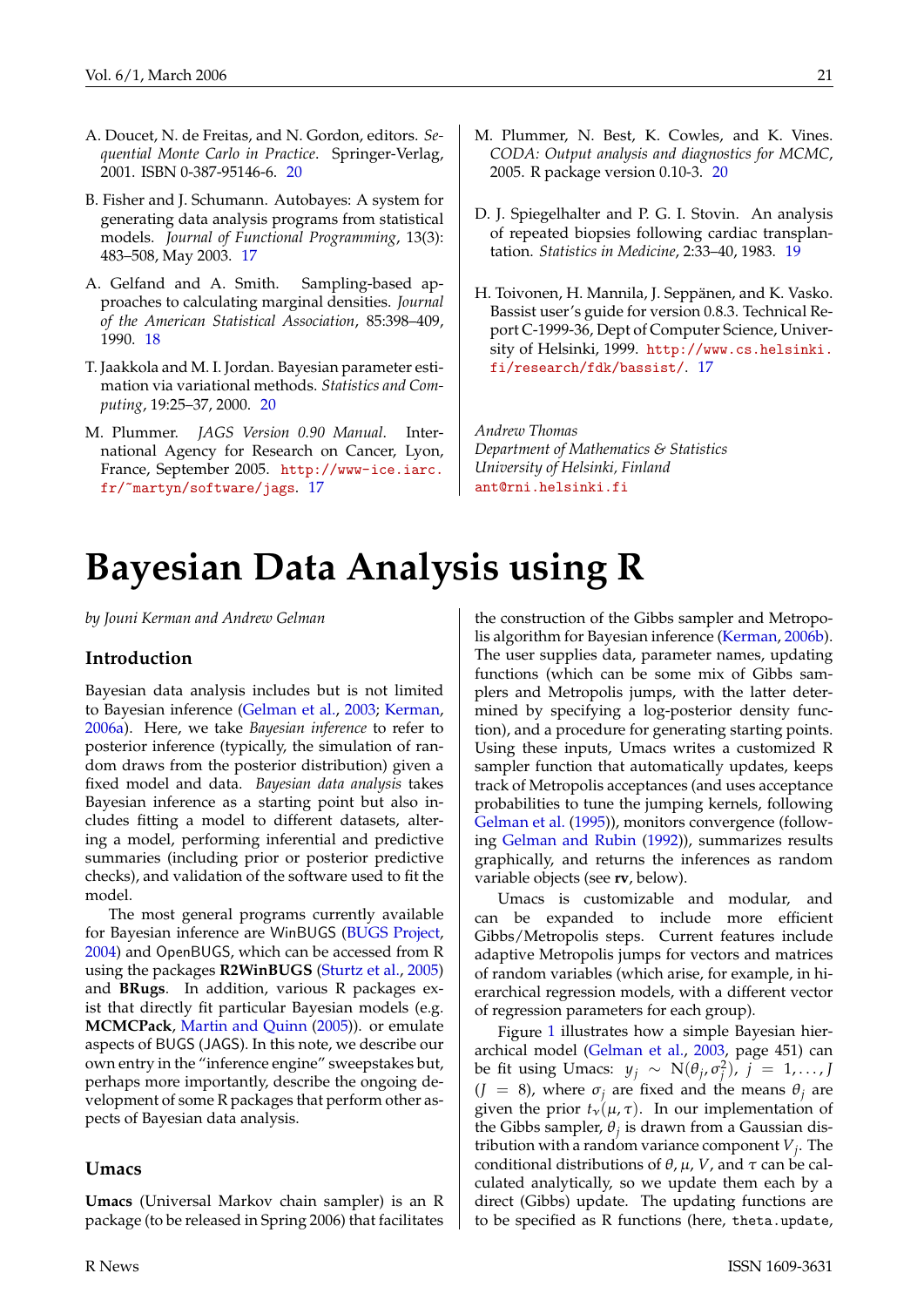<span id="page-21-2"></span>V.update, mu.update, etc.). The degrees-of-freedom parameter  $\nu$  is also unknown, and updated using a Metropolis algorithm. To implement this, we only need to supply a function calculating the logarithm of the posterior function; Umacs supplies the code. We have several Metropolis classes for efficiency; SMetropolis implements the Metropolis update for a scalar parameter. These "updatergenerating functions" (Gibbs and SMetropolis) also require an argument specifying a function returning an initial starting point for the unknown parameter (here, theta.init, mu.init, tau.init, etc.).

```
s <- Sampler(
 J = 8signa.y = c(15, 10, 16, 11, 9, 11, 10, 18),
 y = c(28, 8, -3, 7, -1, 1, 18, 12),theta = Gibbs(theta.update,theta.init).
 V = Gibbs(V.update, V.init),mu = Gibbs(mu.update,mu.init),
 tau = Gibbs(tau.update, tau.init),
 nu = SMetropolis(log.post.nu, nu.init),
 Trace("theta[1]")
)
```
<span id="page-21-0"></span>Figure 1: *Invoking the Umacs* Sampler *function to generate an R Markov chain sampler function* s(...)*. Updating algorithms are associated with the unknown parameters*  $(\theta, V, \mu, \tau, \nu)$ . Optionally, the non-modeled con*stants and data (here J*,σ, *y) can be localized to the sampler function by defining them as parameters; the function* s *then encapsulates a complete sampling environment that can be even moved over and run on another computer without worrying about the availability of the data variables. The "virtual updating function"* Trace *displays a real-time trace plot for the specified scalar variable.*

The function produced by Sampler runs a given number of iterations and a given number of chains; if we are not satisfied with the convergence, we may resume iteration without having to restart the chains. It is also possible to add chains. The length of the burnin period that is discarded is user-definable and we may also specify the desired number of simulations to collect, automatically performing thinning as the sampler runs.

Once the pre-specified number of iterations are done, the sampler function returns the simulations wrapped in an object which can be coerced into a plain matrix of simulations or to a list of random variable objects (see **rv**, below), which can be then attached to the search path.

#### **rv**

**rv** is an R package that defines a new simulationbased *random variable* class in R along with various mathematical and statistical manipulations [\(Kerman](#page-23-9) [and Gelman,](#page-23-9) [2005\)](#page-23-9). The program creates an object class whose instances can be manipulated like numeric vectors and arrays. However, each element in a vector contains a hidden dimension of simulations: the rv objects can thus be thought of being approximations of random variables. That is, a random scalar is stored internally as a vector, a random vector as a matrix, a random matrix as a three-dimensional array, and so forth. The random variable objects are useful when manipulating and summarizing simulations from a Markov chain simulation (for example those generated by Umacs). They can also be used in simulation studies [\(Kerman,](#page-23-10) [2005\)](#page-23-10). The number of simulations stored in a random variable object is user-definable.

The rv objects are a natural extension of numeric objects in R, which are conceptually just "random variables with zero variance"—that is, constants. Arithmetic operations such as  $+$  and  $\hat{ }$  and elementary functions such as exp and log work with rv objects, producing new rv objects.

These random variable objects work seamlessly with regular numeric vectors: for example, we can impute random variable z into a regular numeric vector y with a statement like  $y[i s .na(y)] \leftarrow z$ . This converts y automatically into a random vector (rv object) which can be manipulated much like any numeric object; for example we can write mean $(y)$  to find the distribution of the arithmetic mean function of the (random) vector y or  $sd(y)$  to find the distribution of the sample standard deviation statistic.

The default print method of a random variable object outputs a summary of the distribution represented by the simulations for each component of the argument vector or array. Figure [2](#page-21-1) shows an example of a summary of a random vector z with five random components.

| $>$ z |  |  |                                                               |  |  |  |  |
|-------|--|--|---------------------------------------------------------------|--|--|--|--|
|       |  |  | name mean sd Min 2.5% 25% 50% 75% 97.5% Max                   |  |  |  |  |
|       |  |  | [1] Alice 59.0 27.3 ( $-28.66$ 1.66 42.9 59.1 75.6 114 163)   |  |  |  |  |
|       |  |  | [2] Bob 57.0 29.2 ( $-74.14$ $-1.98$ 38.3 58.2 75.9 110 202)  |  |  |  |  |
|       |  |  | $[3]$ Cecil 62.6 24.1 ( -27.10 13.25 48.0 63.4 76.3 112 190 ) |  |  |  |  |
|       |  |  | [4] Dave 71.7 18.7 (2.88 34.32 60.6 71.1 82.9 108 182)        |  |  |  |  |
|       |  |  | [5] Ellen 75.0 17.5 (4.12 38.42 64.1 75.3 86.2 108 162)       |  |  |  |  |

<span id="page-21-1"></span>Figure 2: *The* print *method of an* rv *(random variable) object returns a summary of the mean, standard deviation, and quantiles of the simulations embedded in the vector.*

Standard functions to plot graphical summaries of random variable objects are being developed. Fig-ure [3](#page-22-0) shows the result of a statement  $plot(x,y)$ where x are constants and y is a random vector with 10 constant components (shown as dots) and five random components (shown as intervals).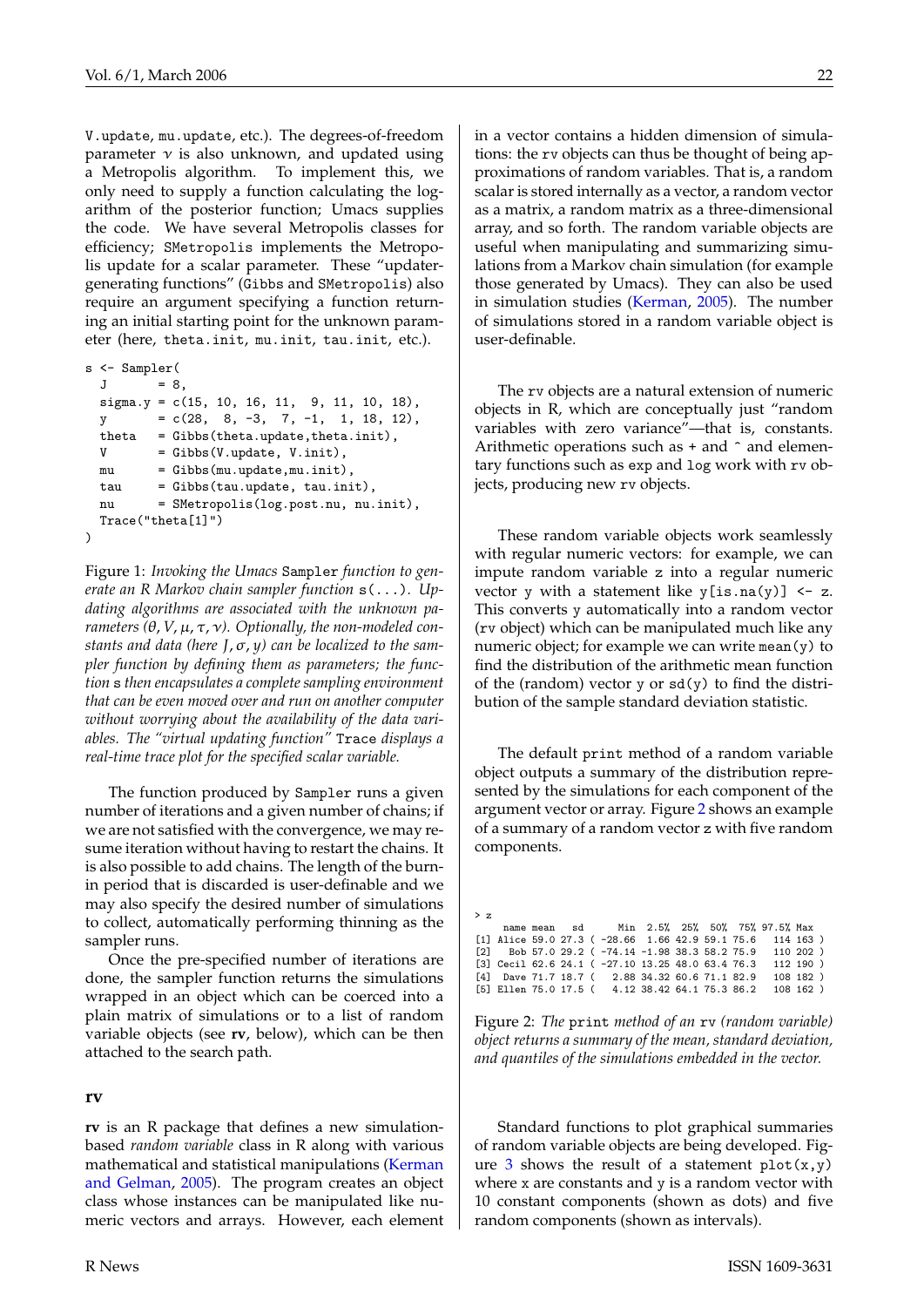<span id="page-22-2"></span>

<span id="page-22-0"></span>Figure 3: *A scatterplot of fifteen points* (x,y) *where five of the components of* y *are random, that is, represented by simulations and thus are drawn as intervals. Black vertical intervals represent the 50% uncertainty intervals and the gray ones the 95% intervals. (The light grey line is a regression line computed from the ten fixed points).*

Many methods on rv objects have been written; for example  $E(y)$  returns the individual means (expectations) of the components of a random vector y. A statement  $Pr(z[1] > z[2])$  would give an estimate of the probability of the event  $\{z_1 > z_2\}$ .

*Random-variable generating functions* generate new rv objects by sampling from standard distributions, for example rvnorm(n=10, mean=0, sd=1) would return a random vector representing 10 draws from the standard normal distribution. What makes these functions interesting is that we can give them parameters that are also random, that is, represented by simulations. If *y* is modeled as  $N(\mu, \sigma^2)$  and the random variable objects mu and sigma represent draws from the joint posterior distribution of  $(\mu, \sigma)$ —we can obtain these if we fit the model with **Umacs** or BUGS for example—then a simple statement like rvnorm(mean=mu, sd=sigma) would generate a random variable representing draws from the posterior predictive distribution of *y*. A single line of code thus will in fact perform Monte Carlo integration of the joint density of  $(y^{\text{rep}}, \mu, \sigma)$ , and draw from the resulting distribution  $p(y^{\text{rep}}|y)$  =  $\int \int N(y^{rep}|\mu,\sigma)p(\mu,\sigma|y) d\mu d\sigma$ . (We distinguish the observations *y* and the unobserved random variable *y* rep, which has the same conditional distribution as *y*).

#### **R & B**

The culmination of this research project is an R environment for Bayesian data analysis which would allow inference, model expansion and comparison, model checking, and software validation to be performed easily, using a high-level Bayesian graphical modeling language "*B*" adapted to R, with functions that operate on R objects that include *graphical models*, *parameters* (nodes), and *random variables*. *B* exists now only in conceptual level [\(Kerman,](#page-23-2) [2006a\)](#page-23-2), and we plan for its first incarnation in R (called *R & B*) to be a simple version to demonstrate its possibilities. *B* is not designed to be tied to any particular inference engine but rather a general interface for doing Bayesian data analysis. Figure [4](#page-22-1) illustrates a hypothetical interactive session using *R & B*.

```
## Model 1: A trivial model:
NewModel(1, "J", "theta", "mu", "sigma", "y")
Model(y) <- Normal(J, theta, sigma)
Observation(y) \leftarrow c(28, 8, -3, 7, -1, 1, 18, 12)Hypothesis(sigma) <- c(15,10,16,11,9,11,10,18)
Observation(J) <- 8
Fit(1)# Look at the inferences:
print(theta)
## Model 2: A hierarchical t model
NewModel(2, based.on.model=1, "V", "mu", "tau")
Model(theta) <- Normal(J, mu, V)
Model(V) \leftarrow \text{InvChisq}(nu, tau)Fit(2)# Look at the new inferences:
plot(theta)
# Draw from posterior predictive distribution:
y.rep1 <- Replicate(y, model=1)
y.rep2 <- Replicate(y, model=2)
## Use the same models but
## a new set of observations and hypotheses:
NewSituation()
Hypothesis(sigma) <- NULL # Sigma is now unknown.
Fit()...
```
<span id="page-22-1"></span>Figure 4: *A hypothetical interactive session using the high-level Bayesian language "*B*" in R (in development). Several models can be kept in memory. Independently of models, several "inferential situations" featuring new sets of observations and hypotheses (hypothesized values for parameters with assumed point-mass distributions) can be defined. Fitting a model launches an inference engine (usually, a sampler such as* **Umacs** *or BUGS) and stores the inferences as random variable objects. By default, parameters are given noninformative prior distributions.*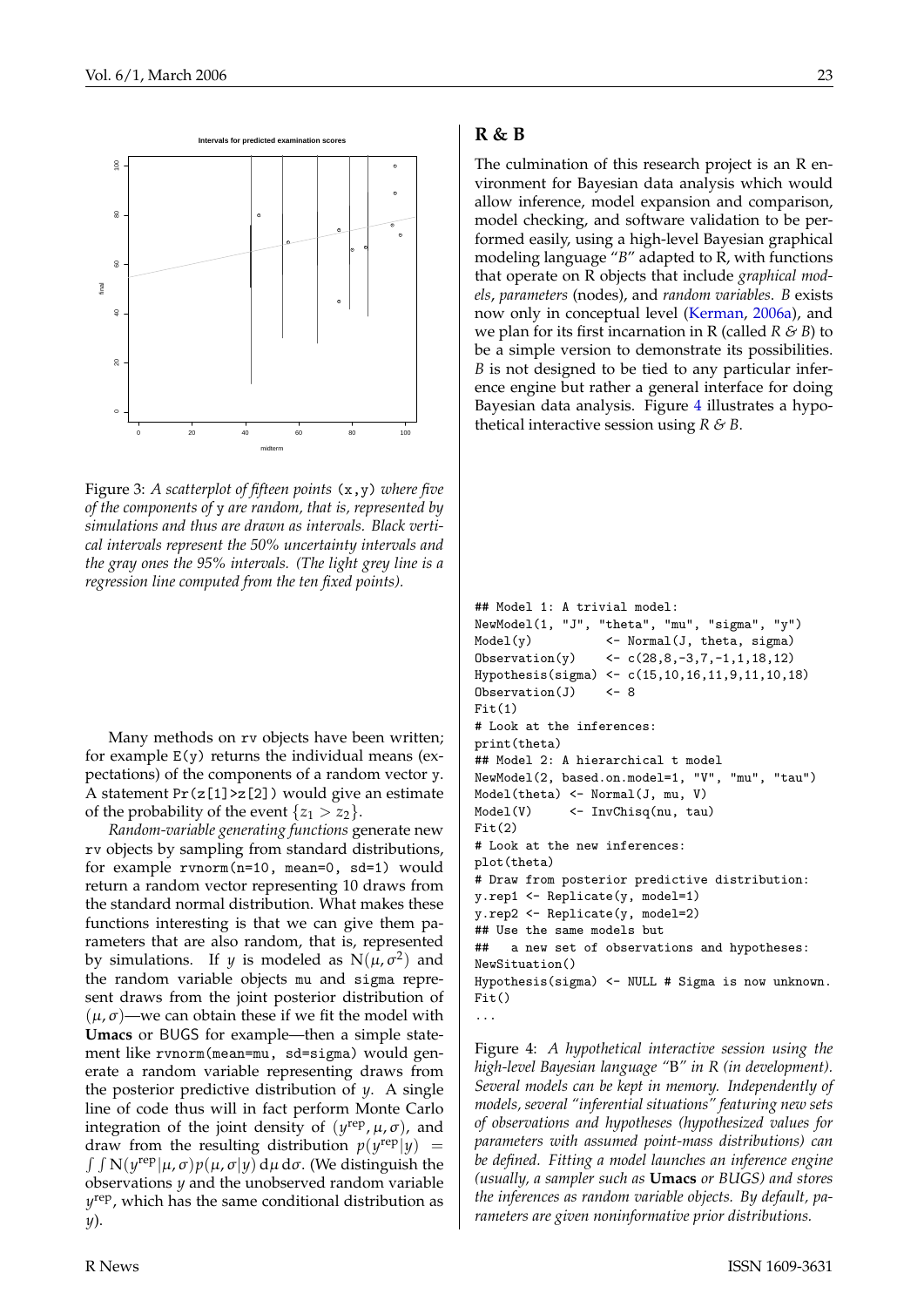#### **Conclusion**

R is a powerful language for statistical modeling and graphics; however it is currently limited when it comes to Bayesian data analysis. Some packages are available for fitting models, but it remains awkward to work with the resulting inferences, alter or compare the models, check fit to data, or validate the software used for fitting. This article describes several of our research efforts, which we have made into R packages or plan to do so. We hope these packages will be useful in their own right and also will motivate future work by others integrating Bayesian modeling and graphical data analysis, so that Bayesian inference can be performed in the iterative data-analytic spirit of R.

#### **Acknowledgements**

We thank Tian Zheng, Shouhao Zhao, Yuejing Ding, and Donald Rubin for help with the various programs and the National Science Foundation for financial support.

### **Bibliography**

- <span id="page-23-3"></span>BUGS Project. BUGS: Bayesian Inference Using Gibbs Sampling. [http://www.mrc-bsu.cam.](http://www.mrc-bsu.cam.ac.uk/bugs/) [ac.uk/bugs/](http://www.mrc-bsu.cam.ac.uk/bugs/), 2004. [21](#page-20-9)
- <span id="page-23-8"></span>A. Gelman and D. Rubin. Inference from iterative simulation using multiple sequences (with discussion). *Statistical Science*, 7:457–511, 1992. [21](#page-20-9)
- <span id="page-23-7"></span>A. Gelman, G. Roberts, and W. Gilks. Efficient Metropolis jumping rules. In J. M. Bernardo, J. O. Berger, A. P. Dawid, and A. F. M. Smith, editors,

## **Erratum**

<span id="page-23-0"></span>The article "BMA: An R package for Bayesian Model Averaging" that appeared in R News volume 5(2) contained an error in the second paragraph on page 4. When describing the probability that the variable was not in the model, the text gave the value **0.445** *Bayesian Statistics 5*. Oxford University Press, 1995. [21](#page-20-9)

- <span id="page-23-1"></span>A. Gelman, J. B. Carlin, H. S. Stern, and D. B. Rubin. *Bayesian Data Analysis*. Chapman & Hall/CRC, London, 2nd edition, 2003. [21](#page-20-9)
- <span id="page-23-10"></span>J. Kerman. Using random variable objects to compute probability simulations. Technical report, Department of Statistics, Columbia University, 2005. [22](#page-21-2)
- <span id="page-23-2"></span>J. Kerman. An integrated framework for Bayesian graphic modeling, inference, and prediction. Technical report, Department of Statistics, Columbia University, 2006a. [21,](#page-20-9) [23](#page-22-2)
- <span id="page-23-6"></span>J. Kerman. Umacs: A Universal Markov Chain Sampler. Technical report, Department of Statistics, Columbia University, 2006b. [21](#page-20-9)
- <span id="page-23-9"></span>J. Kerman and A. Gelman. Manipulating and summarizing posterior simulations using random variable objects. Technical report, Department of Statistics, Columbia University, 2005. [22](#page-21-2)
- <span id="page-23-5"></span>A. D. Martin and K. M. Quinn. MCMCpack 0.6-6. <http://mcmcpack.wustl.edu/>, 2005. [21](#page-20-9)
- <span id="page-23-4"></span>S. Sturtz, U. Ligges, and A. Gelman. R2WinBUGS: A package for running WinBUGS from R. *Journal of Statistical Software*, 12(3):1–16, 2005. ISSN 1548- 7660. [21](#page-20-9)

*Jouni Kerman, Andrew Gelman Department of Statistics Columbia University, NY, USA*

when in fact the correct value was **0.555**. This error was corrected in the online version of R News 5(2) on 16/12/05.

Thanks to Antti Pirjeta for pointing out the error.